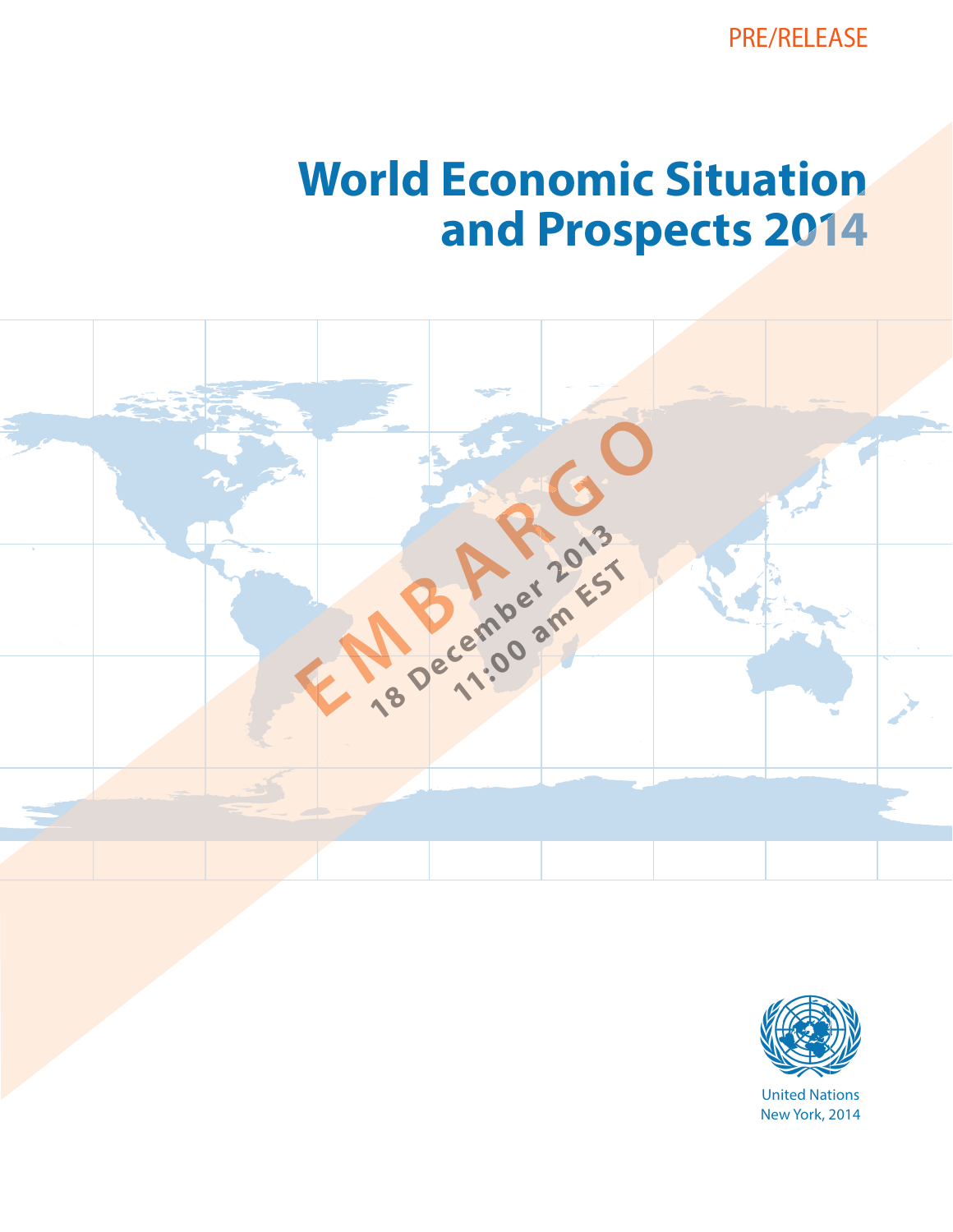The report is a joint product of the United Nations Department of Economic and Social Affairs (UN/DESA), the United Nations Conference on Trade and Development (UNCTAD) and the five United Nations regional commissions (Economic Commission for Africa (ECA), Economic Commission for Europe (ECE), Economic Commission for Latin America and the Caribbean (ECLAC), Economic and Social Commission for Asia and the Pacific (ESCAP) and Economic and Social Commission for Western Asia (ESCWA).

## For further information, see http://www.un.org/en/development/desa/policy/wesp/index.shtml or contact:

#### DESA

Mr. Wu Hongbo, *Under-Secretary-General* Department of Economic and Social Affairs Room S-2922

United Nations New York, NY 10017 USA  $\sqrt{2}$  +1-212-9635958

 $\equiv$  wuh@un.org

#### UNCTAD

Dr. Mukhisa Kituyi, *Secretary-General* United Nations Conference on Trade and Development Room E-9042 Palais de Nations, 8-14 Av. de la Paix, 1211 Geneva 10 Switzerland  $\sqrt{3}$  +41-22-9171234 sgo@unctad.org

## **ECA**

Dr. Carlos Lopes, *Executive Secretary* United Nations Economic Commission for Africa Menelik II Avenue P.O. Box 3001 Addis Ababa Ethiopia  $\overline{12}$  +251-11-5511231<br> $\overline{1}$  ecainfo@uneca.c ecainfo@uneca.org

## **ECE**

Mr. Sven Alkalaj, *Executive Secretary* United Nations Economic Commission for Europe Palais des Nations, CH-1211 Geneva 10 Switzerland  $\overline{6}$  +41-22-9174444 info.ece@unece.org

#### ECLAC

Ms. Alicia Bárcena, *Executive Secretary* Economic Commission for Latin America and the Caribbean Av. Dag Hammarskjöld 3477 Vitacura Santiago de Chile Chile

 $\overline{6}$  +56-2-22102000 secepal@cepal.org

#### ESCAP

Ms. Noeleen Heyzer, *Executive Secretary* Economic and Social Commission for Asia and the Pacific United Nations Building Rajadamnern Nok Avenue Bangkok 10200 Thailand  $\overline{6}$  +66-2-2881234

unescap@unescap.org

## **ESCWA**

Ms. Rima Khalaf, *Executive Secretary* Economic and Social Commission for Western Asia P.O. Box 11-8575 Riad el-Solh Square, Beirut Lebanon

☎ +961-1-981301 **@** http://www.escwa.un.org/main/contact.asp

#### ISBN: 978-92-1-109168-7 eISBN: 978-92-1-054177-0

United Nations publication Sales No. E.14.II.C.2

Copyright @ United Nations, 2014 All rights reserved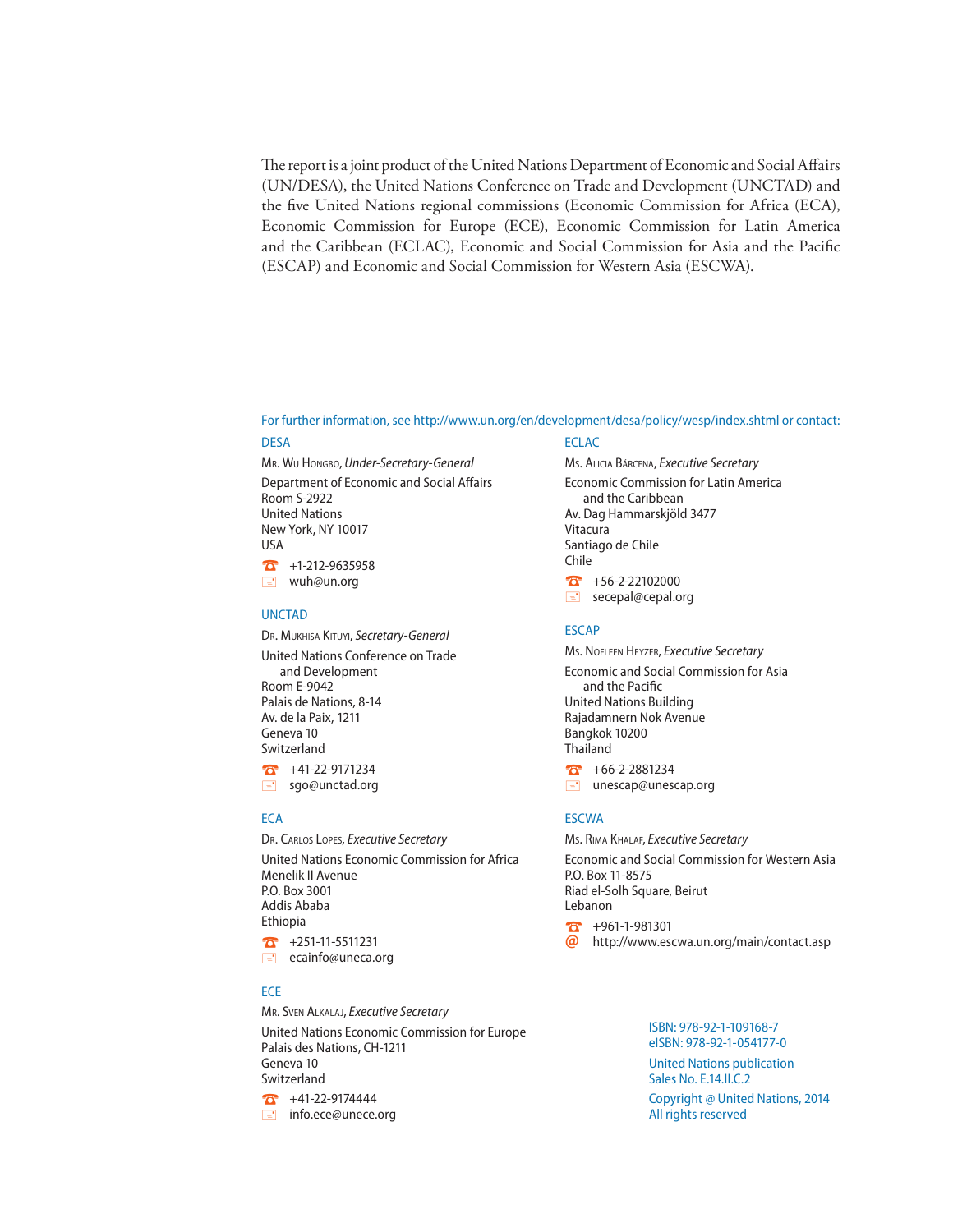## Chapter I **Global economic outlook**

## **Prospects for the world economy in 2014-2015**

## Global growth continues to face headwinds

The world economy has experienced subdued growth for another year in 2013, unable to meet even the modest projections many institutional forecasters made earlier, including the *World Economic Situation and Prospects (WESP) 2013*. According to the information available in November, world gross product (WGP) is estimated to have grown by 2.1 per cent in 2013, lower than the baseline forecast of 2.4 per cent published in *WESP 2013*, but still better than the alternative pessimistic scenario presented in that report.**<sup>1</sup>**

Underperformance in the world economy was observed across almost all regions and major economic groups. Most developed economies continued struggling in an uphill battle against the lingering effects of the financial crisis, grappling in particular with the challenges of taking appropriate fiscal and monetary policy actions. A number of emerging economies, which had already experienced a notable slowdown in the past two years, encountered new headwinds during 2013 on both international and domestic fronts.

Some signs of improvements have shown up more recently: the euro area has finally come out of a protracted recession, with gross domestic product (GDP) for the region as a whole returning to growth; a few large emerging economies, including China, seem to have backstopped a further slowdown and are poised to strengthen. Premised on a set of assumptions (box I.1), WGP is forecast to grow at a pace of 3.0 and 3.3 per cent for 2014 and 2015, respectively (table I.1, figure I.1). Again, this baseline forecast is made in the context of a number of uncertainties and risks emanating from possible policy missteps and factors beyond the economic domain.

Despite the notable differentials in the growth rates among different groups of countries, cyclical movements in growth remain synchronized (figure I.2). While the average growth of middle-income countries continues to be the highest, growth for the least developed countries (LDCs) is expected to strengthen in 2014-2015 (box I.2).

Among developed countries,**<sup>2</sup>** the United States of America is estimated to grow at a meagre pace of 1.6 per cent in 2013, significantly lower than the 2.8 per cent growth of the previous year. Fiscal tightening and a series of political gridlocks over budgetary issues during the year have weighed heavily on growth. Monetary policy has been extremely accommodative, but it has had greater effect on boosting equity prices than

**1** *World Economic Situation and Prospects 2013* (United Nations publication, Sales No. E.13.II.C.2), available from http://www.un.org/en/development/desa/policy/wesp/wesp\_current/wesp2013.pdf.

The world economy underperformed across almost all regions in 2013

Cyclical movements in growth remain synchronized among world economies

Political wrangling over budgetary issues lingers in the United States

**<sup>2</sup>** Chapter IV contains more detailed discussion on the economic outlook for different regions and countries.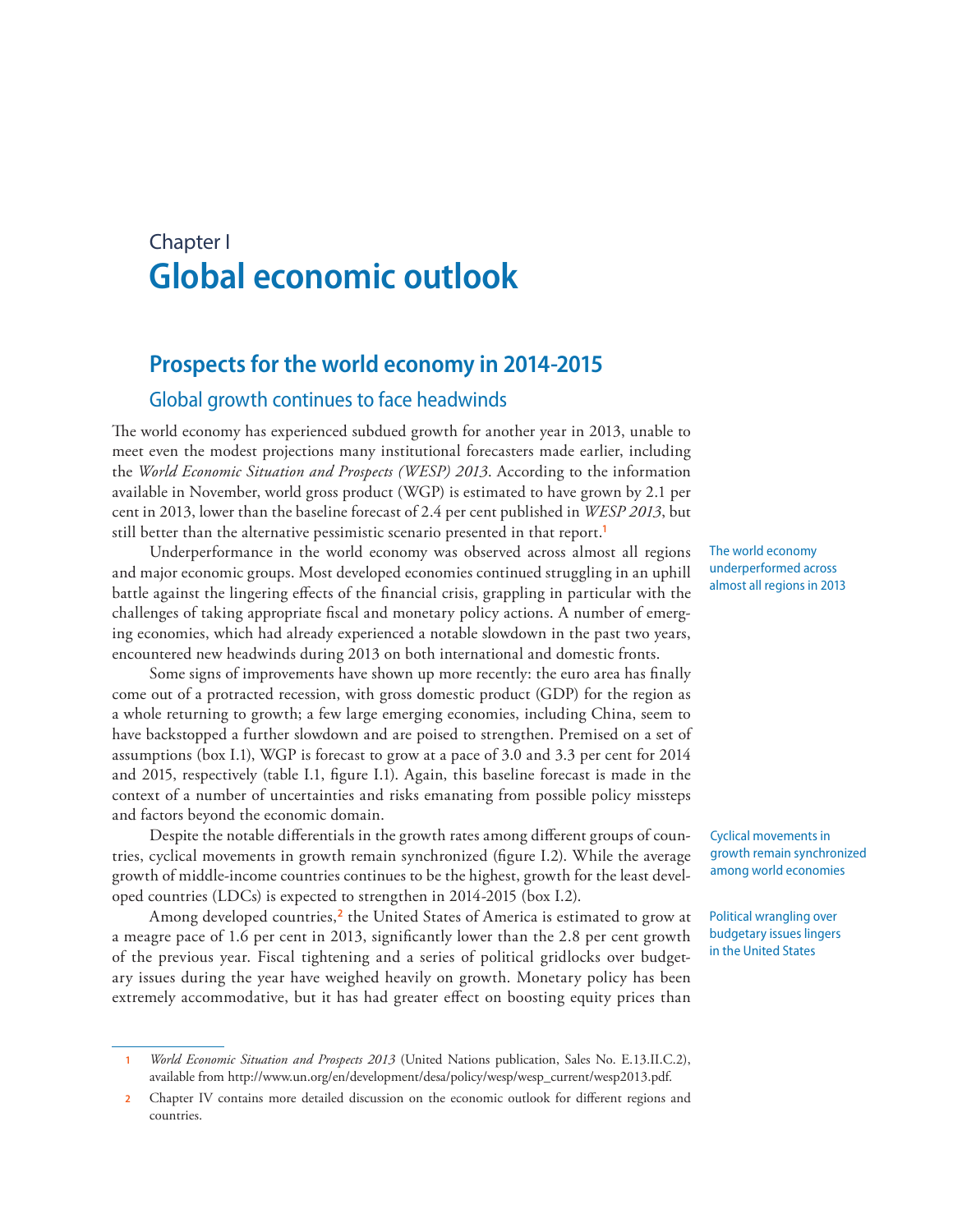## Table I.1 **Growth of world output, 2007-2015**

|                                                |                        |        |                   |                   |                   |                   | <b>Change from WESP</b><br>2013 forecast <sup>d</sup> |        |
|------------------------------------------------|------------------------|--------|-------------------|-------------------|-------------------|-------------------|-------------------------------------------------------|--------|
| Annual percentage change                       | 2007-2010 <sup>a</sup> | 2011   | 2012 <sup>b</sup> | 2013 <sup>c</sup> | 2014 <sup>c</sup> | 2015 <sup>c</sup> | 2013                                                  | 2014   |
| <b>World</b>                                   | 1.8                    | 2.8    | 2.4               | 2.1               | 3.0               | 3.3               | $-0.3$                                                | $-0.2$ |
| <b>Developed economies</b>                     | 0.3                    | 1.5    | 1.3               | 1.0               | 1.9               | 2.4               | $-0.1$                                                | $-0.1$ |
| <b>United States of America</b>                | 0.3                    | 1.8    | 2.8               | 1.6               | 2.5               | 3.2               | $-0.1$                                                | $-0.2$ |
| Japan                                          | 0.0                    | $-0.6$ | 1.9               | 1.9               | 1.5               | 1.2               | 1.3                                                   | 0.7    |
| <b>European Union</b>                          | 0.2                    | 1.7    | $-0.4$            | $-0.1$            | 1.4               | 1.9               | $-0.7$                                                | $-0.3$ |
| <b>EU-15</b>                                   | 0.1                    | 1.5    | $-0.5$            | $-0.1$            | 1.4               | 1.8               | $-0.6$                                                | $-0.2$ |
| <b>New EU members</b>                          | 2.0                    | 3.0    | 0.6               | 0.5               | 2.1               | 2.7               | $-1.5$                                                | $-0.8$ |
| Euro area                                      | 0.2                    | 1.6    | $-0.7$            | $-0.5$            | 1.1               | 1.6               | $-0.8$                                                | $-0.3$ |
| <b>Other European countries</b>                | 1.1                    | 1.6    | 1.9               | 1.7               | 2.6               | 2.9               | 0.2                                                   | 0.7    |
| Other developed countries                      | 1.6                    | 2.4    | 2.5               | 2.0               | 2.6               | 2.9               | 0.0                                                   | $-0.4$ |
| <b>Economies in transition</b>                 | 2.9                    | 4.6    | 3.2               | 2.0               | 3.3               | 4.0               | $-1.6$                                                | $-0.9$ |
| South-Eastern Europe                           | 2.6                    | 1.9    | $-0.9$            | 1.8               | 2.6               | 3.1               | 0.6                                                   | 0.0    |
| Commonwealth of Independent States and Georgia | 2.9                    | 4.8    | 3.4               | 2.0               | 3.4               | 4.1               | $-1.8$                                                | $-1.0$ |
| <b>Russian Federation</b>                      | 2.4                    | 4.3    | 3.4               | 1.5               | 2.9               | 3.6               | $-2.1$                                                | $-1.3$ |
| <b>Developing economies</b>                    | 5.9                    | 5.9    | 4.7               | 4.6               | 5.1               | 5.3               | $-0.5$                                                | $-0.5$ |
| Africa                                         | 4.8                    | 0.8    | 5.7               | 4.0               | 4.7               | 5.0               | $-0.8$                                                | $-0.4$ |
| <b>North Africa</b>                            | 4.6                    | $-6.1$ | 7.2               | 2.3               | 3.3               | 4.3               |                                                       |        |
| <b>East Africa</b>                             | 6.5                    | 6.5    | 6.0               | 6.0               | 6.4               | 6.4               | $\bar{ }$                                             |        |
| <b>Central Africa</b>                          | 4.8                    | 3.9    | 5.8               | 4.2               | 4.8               | 4.1               | $\qquad \qquad -$                                     |        |
| <b>West Africa</b>                             | 6.0                    | 6.1    | 6.7               | 6.7               | 6.9               | 6.8               | $\bar{ }$                                             |        |
| Nigeria                                        | 6.9                    | 6.8    | 6.5               | 6.5               | 6.9               | 6.7               | $-0.3$                                                | $-0.3$ |
| Southern Africa                                | 3.9                    | 4.0    | 3.5               | 3.6               | 4.2               | 4.4               |                                                       |        |
| South Africa                                   | 2.6                    | 3.5    | 2.5               | 2.7               | 3.3               | 3.7               | $-0.4$                                                | $-0.5$ |
| <b>East and South Asia</b>                     | 7.6                    | 7.0    | 5.5               | 5.6               | 5.8               | 6.0               | $-0.4$                                                | $-0.5$ |
| <b>East Asia</b>                               | 7.7                    | 7.1    | 5.9               | 6.0               | 6.1               | 6.1               | $-0.2$                                                | $-0.4$ |
| China                                          | 10.8                   | 9.3    | 7.7               | 7.7               | 7.5               | 7.3               | $-0.2$                                                | $-0.5$ |
| South Asia                                     | 6.9                    | 6.4    | 4.2               | 3.9               | 4.6               | 5.1               | $-1.1$                                                | $-1.1$ |
| India                                          | 8.1                    | 7.3    | 5.1               | 4.8               | 5.3               | 5.7               | $-1.3$                                                | $-1.2$ |
| <b>Western Asia</b>                            | 4.0                    | 6.9    | 3.9               | 3.6               | 4.3               | 3.9               | 0.3                                                   | 0.2    |
| Latin America and the Caribbean                | 3.4                    | 4.4    | 3.0               | 2.6               | 3.6               | 4.1               | $-1.3$                                                | $-0.8$ |
| <b>South America</b>                           | 4.5                    | 4.6    | 2.5               | 3.2               | 3.4               | 4.1               | $-0.8$                                                | $-1.0$ |
| <b>Brazil</b>                                  | 4.6                    | 2.7    | 0.9               | 2.5               | 3.0               | 4.2               | $-1.5$                                                | $-1.4$ |
| <b>Mexico and Central America</b>              | 1.4                    | 4.1    | 4.0               | 1.5               | 4.0               | 4.2               | $-2.4$                                                | $-0.6$ |
| <b>Mexico</b>                                  | 1.2                    | 4.0    | 3.9               | 1.2               | 4.0               | 4.2               | $-2.6$                                                | $-0.6$ |
| Caribbean                                      | 3.5                    | 2.7    | 2.8               | 2.4               | 3.3               | 3.8               | $-1.3$                                                | $-0.5$ |
| By level of development                        |                        |        |                   |                   |                   |                   |                                                       |        |
| High-income countries                          | 0.6                    | 1.7    | 1.5               | 1.2               | 2.1               | 2.5               | $-0.1$                                                | $-0.1$ |
| Upper-middle-income countries                  | 5.9                    | 5.9    | 5.1               | 4.6               | 5.3               | 5.4               | $-0.8$                                                | $-0.5$ |
| Lower-middle-income countries                  | 6.1                    | 5.8    | 4.4               | 4.7               | 5.0               | 5.4               | $-0.8$                                                | $-1.0$ |
| Low-income countries                           | 6.1                    | 6.2    | 6.0               | 5.7               | 6.1               | 6.1               | $-0.2$                                                | 0.2    |
| Least developed countries                      | 6.9                    | 3.6    | 4.9               | 5.4               | 5.7               | 5.7               | $-0.3$                                                | 0.2    |
| Memorandum items                               |                        |        |                   |                   |                   |                   |                                                       |        |
| World trade <sup>e</sup>                       | 3.0                    | 6.7    | 2.9               | 2.3               | 4.7               | 5.2               | $-2.0$                                                | $-0.2$ |
| World output growth with PPP-based weights     | $3.0\,$                | 3.7    | 3.0               | 2.9               | 3.6               | 4.0               | $-0.4$                                                | $-0.4$ |

**Source:** UN/DESA.

**a** Average percentage change.

**b** Actual or most recent estimates.

**c** Forecast, based in part on Project LINK and baseline projections of the UN/DESA World Economic Forecasting Model.

**d** See *World Economic Situation and Prospects 2013* (United Nations publication, Sales No. E.13.II.C.2).

**e** Includes goods and services.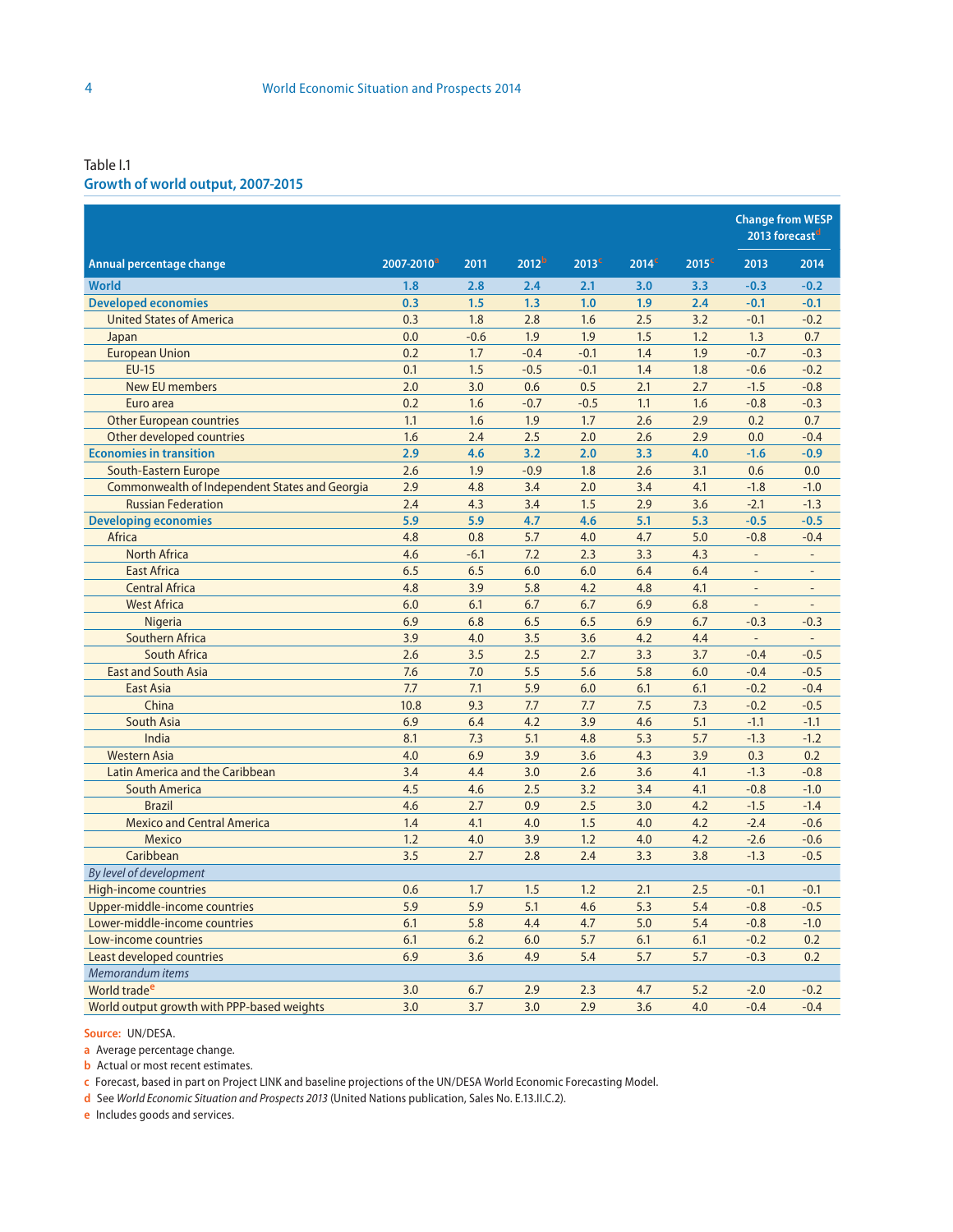

#### Figure I.1 **Growth of world gross product, 2007-2015a**

**Source:** UN/DESA. **a** Growth rate for 2013 is partially estimated. Estimates for 2014 and 2015 are forecast.

## Box I.1. **Major assumptions for the baseline forecast**

This box summarizes key assumptions underlying the baseline forecast, including monetary and fiscal policies for major economies, exchange rates for major currencies, international prices of oil and other primary commodities. Policy assumptions for other countries can be found in the text of chapter IV.

#### **Monetary policy**

The United States Federal Reserve (Fed) is expected to continue its accommodative stance in the outlook for 2014-2015. In accordance with the forward monetary policy guidance of the Fed, it is assumed that in the forecasting period of 2014-2015 the federal funds interest rate will remain within the range of 0.0 to 0.25 per cent until mid-2015, followed by a gradual increase starting in the third quarter of 2015. The adjustment of long-term assets on the Fed balance sheet will be implemented in three phases: the Fed will taper the amount of its purchases beginning in December of 2013, from the current level of \$85 billion per month, and gradually reach zero by mid-2014; assets will be held on its balance sheet for the period until mid-2015; assets will then be unloaded gradually, beginning in the third quarter of 2015.

The European Central Bank is assumed not to cut its policy interest rates further, but to keep policy rates at the current levels through the end of 2015, followed by a gradual path of increases. The outright monetary transaction programme will remain in place and refinancing operations will continue to meet the needs of the banking sector.

The Bank of Japan (BoJ) is assumed to continue its Quantitative and Qualitative Monetary Easing programme as it was originally designed until the end of 2014. The policy rate for BoJ is also assumed to stay within the range of 0.0 to 0.1 per cent through the end of 2015, to accommodate the second hike of the consumption tax rate that is assumed to be implemented in October 2015.

The People's Bank of China is expected to maintain its prudent monetary policy stance, while making some adjustments to ensure a balance between growth and economic restructuring. Interest rates are likely to remain unchanged over the next few quarters. Money supply growth is expected to moderate slightly in 2014-2015. Meanwhile, continued financial reform—especially further liberalization of interest rates—and increased regulations in the shadow banking sector will have significant impacts on the liquidity conditions in the economy, on top of conventional monetary policy.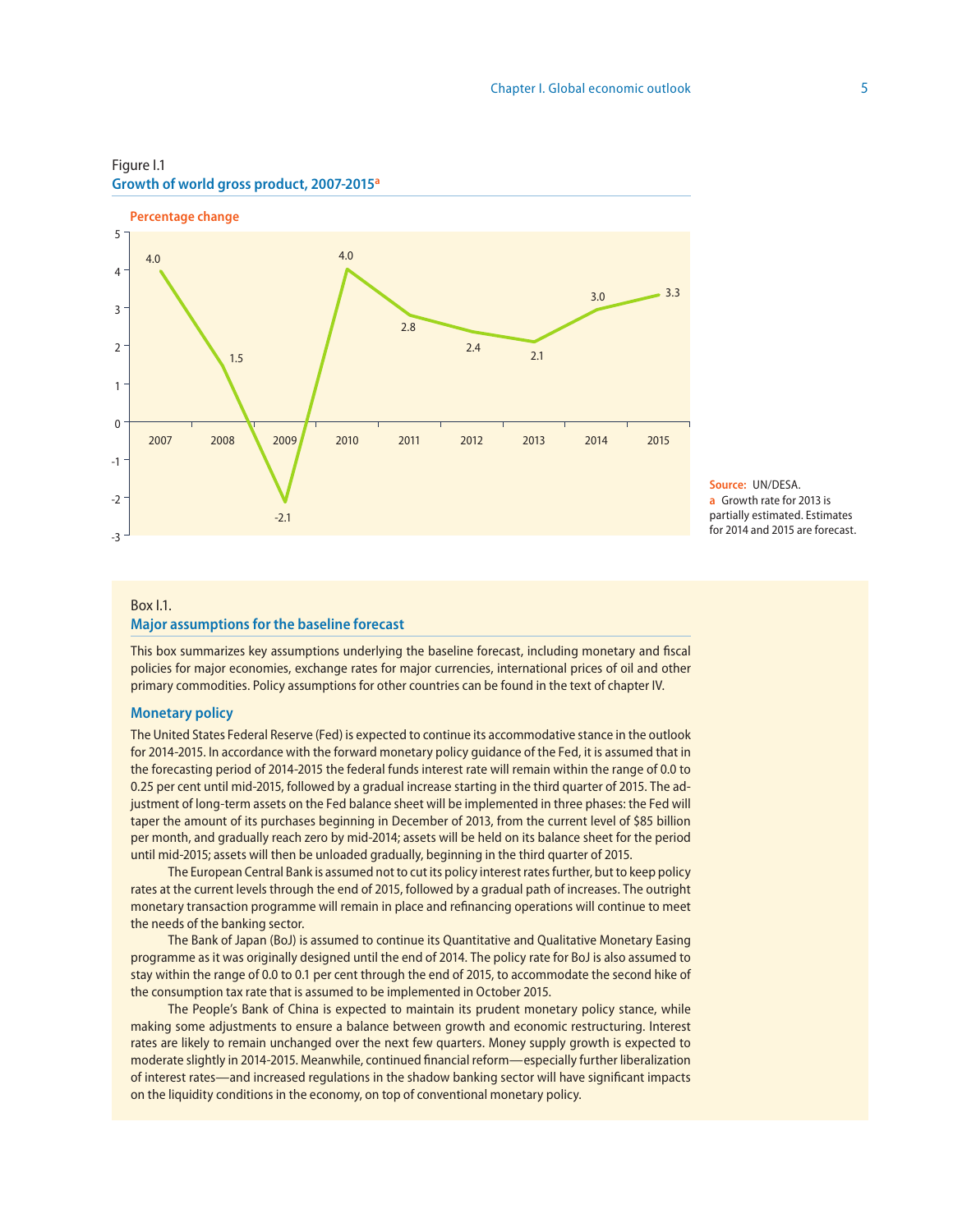#### Box I.1.

#### **Major assumptions for the baseline forecast** (*continued*)

#### **Fiscal policy**

Fiscal policy in the United States is expected to remain restrictive in 2014-2015, but less severe than 2013. The sequestration is assumed to be replaced by an agreement on spending cuts in Medicare, Medicaid and Social Security. Emergency unemployment insurance benefits will be phased out gradually. Government spending in real terms will be flat in 2014-2015.

In the euro area, 12 out of 17 European Monitory Union countries remain under the Excessive Deficit Procedure and will continue to pursue consolidation programmes, with the crisis countries pursuing even more stringent consolidation programmes. The Economic and Financial Affairs Council granted a number of countries an extension of the deadline to correct excessive deficits: 2014 for the Netherlands and Poland; 2015 for France, Portugal and Slovenia; and 2016 for Spain. They also deemed that Italy has corrected its excessive deficit. Fiscal policy in the region will continue to be focused on reducing fiscal imbalances. The debt crisis countries are assumed to continue their adjustment programmes, but the timetable for achieving targets will in some cases be extended, and no countries will ask for formal assistance, under the European Stability Mechanism.

Japan is assumed to increase the consumption tax rate from the current level of 5 per cent to 8 per cent in April 2014. An expansionary package of 5 trillion yen will be included in the budget for the 2014 fiscal year. The package will consist of lower rates for other taxes and higher outlays for certain expenditure categories. The second increase in the consumption tax rate, from 8 per cent to 10 per cent, will be implemented in October 2015.

China is expected to maintain a proactive, mildly expansionary fiscal policy stance. Public spending will continue to increase in the areas of education, health care and other forms of social expenditures. The general government budget deficit is expected to rise slightly to 2.0 per cent of gross domestic product in 2013 and 2014.

#### **Exchange rates among major currencies**

The dollar-to-euro exchange rate is forecast to fluctuate around its current level, averaging 1.32 dollars per euro in the rest of 2013, with the dollar appreciating gradually, resulting in a full-year average of 1.27 dollars per euro in 2014, and 1.21 in 2015.

The yen-to-dollar exchange rate will average 102.5 and 104.5 for 2014 and 2015, respectively.

The renminbi-to-dollar exchange rate is expected to average 6.07 CNY per dollar in 2014 and 6.03 CNY per dollar in 2015, following an estimated 6.15 CNY/dollar in 2013.

#### **Oil price**

The Brent oil price is expected to be about \$108 per barrel for 2014-2015.

on stimulating the real economy. Expectations arising in mid-2013 about the possible tapering of the quantitative easing programme caused some jitters in financial markets, pushing up long-term interest rates. A moderate improvement earlier in 2013 in such areas as housing and employment lost momentum towards the end of the year. In the outlook, assuming that the future unwinding of the monetary easing will be smooth, GDP is expected to increase 2.5 and 3.2 per cent for 2014 and 2015, respectively. Risks remain on the downside, however, particularly because political wrangling over the budget may linger for several years.

Europe has emerged from recession, but just barely

Western Europe emerged from recession in the second quarter of 2013, led by net exports and, to a lesser extent, private and public consumption, but investment remained weak and unemployment stood elevated. GDP is expected to grow by 1.5 and 1.9 per cent in 2014 and 2015, respectively. Growth remains weak due to a number of factors: fiscal austerity programmes, while reduced in intensity, remain a drag; intraregional demand is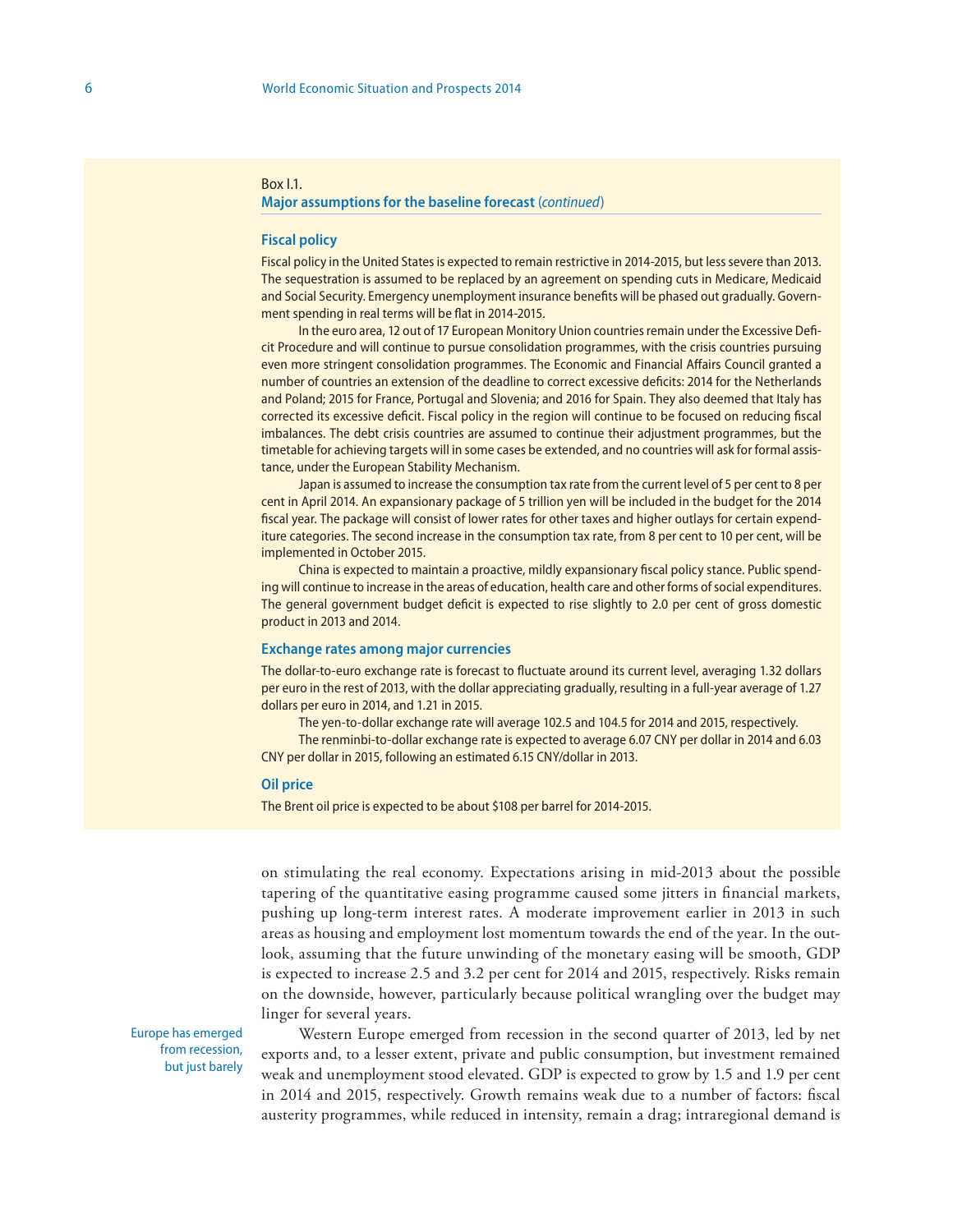

#### Figure I.2

**Growth of per capita GDP by level of development, 2000-2015a**

#### Box I.2 **Prospects for the least developed countries**

The economies of the least developed countries (LDCs) will continue to expand at a solid rate, with growth forecast at 5.7 per cent in 2014 and 2015 following growth of 5.4 per cent in 2013. However, per capita GDP is expected to increase at only 3.2 per cent in 2014 and 2015, which, in many LDCs, will have only a limited impact on living standards, given the widespread levels of poverty. Major obstacles for stronger economic and social development include institutional deficits, a lack of infrastructure, and political instability.

Performance is diverse among individual countries in the LDCs. In numerous African LDCs, such as Angola, Liberia, Sierra Leone, the United Republic of Tanzania, and Zambia, investment in the natural resource sector will drive growth in 2014. However, the challenge lies in achieving a more comprehensive and lasting impact on development. Infrastructure improvements, for example, should not be tailored exclusively towards natural resource projects, but also towards the broad needs of the population. Moreover, the positive impact on growth from natural resources can prove short-lived, given their finite nature and the exposure to volatile global commodity prices. Consequently, countries face the challenge of using the proceeds from natural resources to promote other sectors in the economy. For example, higher-value-added processing of natural resources should have a positive impact on employment opportunities. Such diversification could also help rebalance the external trade accounts of many LDCs, which are running trade deficits as net food and energy importers.

Numerous LDCs are still coping with the fallout from past natural catastrophes or remain vulnerable to new ones, such as the exposure of harvests to drought risks in the Horn of Africa and the Sahel. A case in point for the accumulation of effects from natural catastrophes is Haiti, where economic activity is expected to have recovered only moderately to 3.5 per cent in 2013 from 2.8 per cent in 2012. This pace of growth is too slow in the light of the destruction wreaked by hurricane Sandy in 2012, which in turn came on the heels of the catastrophic earthquake in 2010. Economic growth remains constrained by a weak agricultural sector damaged by hurricane Sandy and continuing institutional inefficiencies. On a positive note, the industrial sector has improved, stimulated by external demand, for textiles in particular. Although the Haitian economy is expected to perform relatively better in 2014, driven by higher government spending in infrastructure, a revival in the agricultural sector and stronger private consumption supported by aid inflows and remittances, the country remains extremely vulnerable to natural and external economic shocks.

Employment conditions, both in the formal and even more so in the informal labour market, are a further challenge in many LDCs. In Bangladesh, for example, a factory building collapse in April 2013 that killed more than 1,100 workers sparked a debate over employment conditions in the garment industry, triggering a wave of protests. This led to the adoption of a new labour law in July 2013 that strengthens worker rights, including the formation of trade unions. Awaiting approval by the Ministry of Labour, a proposal has been made to raise the minimum wage for garment industry workers by 77 per cent to 5,300 taka (about \$67) per month.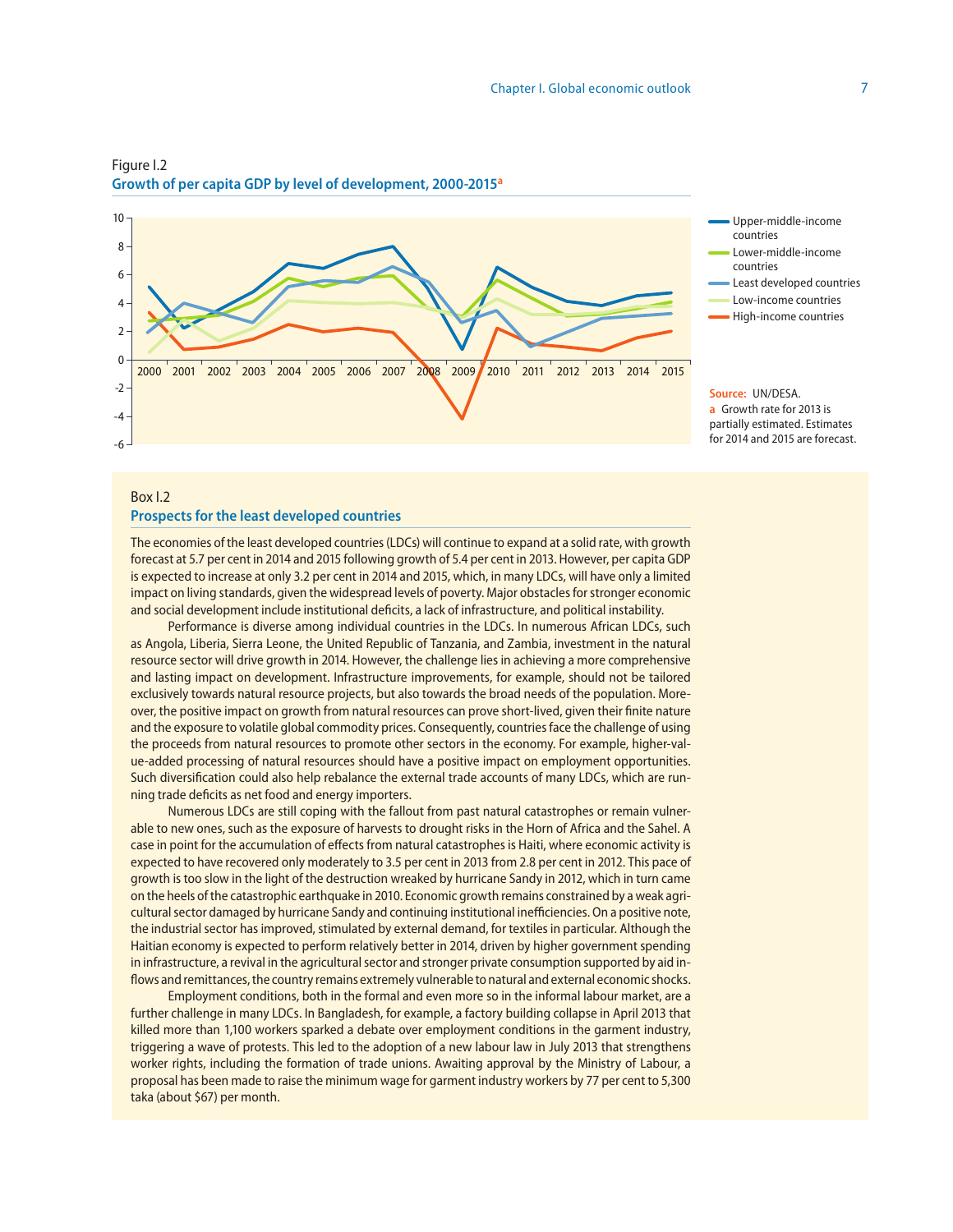still exceptionally low; and extraregional demand has slowed. Lending conditions remain tight for some countries, particularly for small- and medium-sized enterprises (SMEs). Considerable diversity is found across countries, with the United Kingdom of Great Britain and Northern Ireland showing relatively strong growth, followed by Germany, while the crisis countries remain in very weak positions, with Cyprus, Greece and Portugal expected to stay in recession in 2014.

Many of the new European Union (EU) members in Eastern Europe remained in a sustained recession in the first half of 2013, but the situation improved in the second half of the year, with business sentiment and household confidence strengthening in response to the return to growth in Western Europe. For example, the automotive industry in Central Europe showed signs of an upturn and retail sales also increased in the Czech Republic and Poland. The aggregate GDP growth for the region is estimated to be 0.5 per cent in 2013, and is forecast to strengthen moderately to 2.1 per cent in 2014 and further to 2.7 per cent in 2015.

Japan is estimated to grow by 1.9 per cent in 2013, boosted by a set of expansionary policy packages, including fiscal stimulus and large-scale purchases of assets by the central bank. Fixed investment has been a key driver of growth, as a number of public construction projects have been financed by the supplemental budget. The Government is also expected to introduce another package targeting structural reforms soon, but the effects are not certain. Meanwhile, the anticipated increase in the consumption tax rate over the next two years is expected to curb growth. GDP is forecast to moderate to 1.5 per cent in 2014.

Regarding other developed countries, GDP in Canada is estimated to grow at 1.6 per cent in 2013, and is expected to grow by 2.4 and 2.8 per cent for 2014 and 2015, respectively. Residential construction was a positive contributor to GDP growth in 2013, but the pace of construction is near a maximum. GDP in Australia is estimated to grow by 2.6 per cent in 2013 and is forecast to grow by 2.8 per cent in 2014. While export growth will remain solid, investment in the mining sector is expected to peak in 2014. Growth in government consumption and public investment will decelerate. GDP in New Zealand is estimated to grow by 2.6 per cent in 2013 and is forecast to grow by 2.8 per cent in 2014, driven by growth of exports to Asian markets.

Growth prospects in Africa remain relatively robust

Among developing countries, growth prospects in Africa remain relatively robust. After an estimated growth of 4.0 per cent in 2013, GDP is projected to accelerate to 4.7 per cent in 2014. Growth prospects are expected to be supported by improvements in the global economic and regional business environment, relatively high commodity prices, easing infrastructural constraints, and increasing trade and investment ties with emerging economies. Other important factors for Africa's medium-term growth prospects include increasing domestic demand—especially from a growing class of new consumers associated with urbanization and rising incomes—and improvements in economic governance and management. A moderate growth recovery in 2014 in emerging and developing countries, led by China, and projected improvement in major developed economies should also stimulate growth in Africa, through increased trade, investment and capital flows.

After a notable slowdown in 2011-2012, economic growth in East Asia stabilized at a moderate level in 2013. The region continues to be adversely affected by relatively weak external demand from developed economies, as well as an adjustment to slower growth in China. The average growth of the region is estimated to average 6.0 per cent in 2013, almost the same pace as 2012. A moderate pickup to 6.1 per cent is forecast for 2014 and 2015, mainly driven by a gradual recovery in export growth amid improving conditions in

Growth in Asia stabilized at a moderate level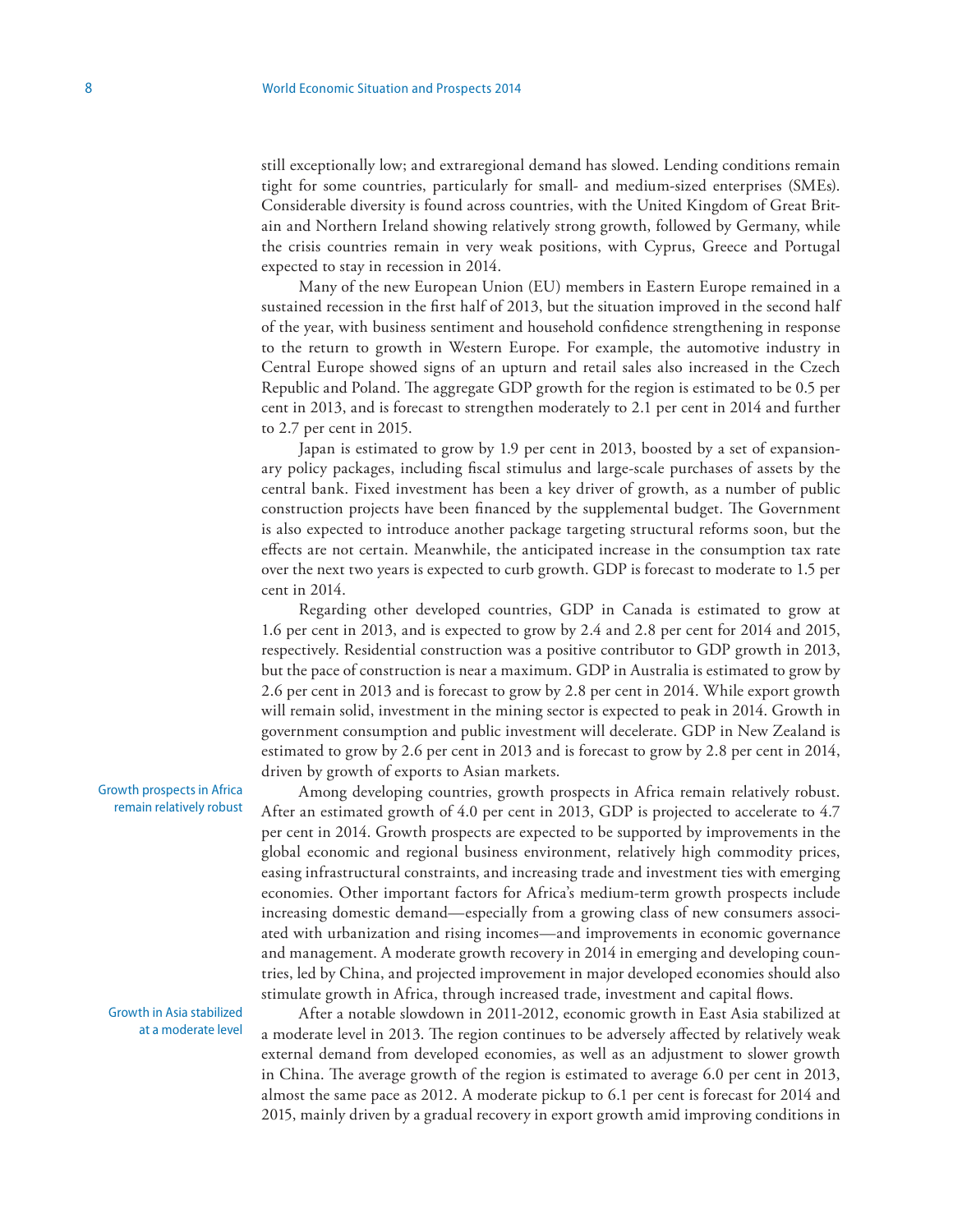developed countries. In most East Asian economies, private consumption and investment will continue to expand at a solid pace, supported by stable labour market conditions, low inflation and fairly accommodative monetary policies. Fiscal policies will remain moderately expansionary and continue to provide support for growth.

Growth in South Asia remains lacklustre as a combination of internal and external factors hamper activity, particularly in the region's largest economies, such as India, the Islamic Republic of Iran and Pakistan. Growth is estimated to be 3.9 per cent in 2013, nearly the slowest pace in two decades. Growth is forecast to pick up moderately to 4.6 per cent in 2014 and 5.1 per cent in 2015, supported by a gradual recovery in domestic demand in India, an end to the recession in the Islamic Republic of Iran and an upturn in external demand. However, in most economies, growth will likely remain well below the level prior to the global financial crisis. Private consumption and investment are held back by a wide range of factors, including energy and transport constraints, volatile security conditions and macroeconomic imbalances.

Western Asia is estimated to grow by 3.6 per cent in 2013, and will accelerate to 4.3 per cent in 2014. While the member countries of the Gulf Cooperation Council (GCC) have been on a stable recovery path, continuing political instability, social unrest, security incidents and geopolitical tensions have hampered a number of other economies in the region. The Syrian crisis has been impacting the neighbouring countries in a multifaceted way. The subdued cross-border economic activities—including trade, investment and tourism—between GCC countries and the rest of Western Asia continued to fail to bring intraregional positive spillover effects. The stagnation of private capital inflows put Jordan, Lebanon and Yemen under moderate foreign exchange constraints. Turkey continued to face financial pressures, with its currency depreciating and interbank interest rates rising as a result of the decline in international capital inflows.

Growth in Latin America and the Caribbean decelerated in 2013, to a pace of 2.6 per cent, but is forecast to improve to 3.6 and 4.1 per cent in 2014 and 2015, respectively. In South America, Brazil is still growing at a subdued pace, curbed by weak external demand, volatility in international capital flows and tightening monetary policy. The expected improvement in the outlook will depend on strengthening global demand. Private consumption has been supportive of growth in many South American economies. Growth in Mexico and Central America is expected to accelerate in 2014-2015, supported by better performance of manufacturing exports and stable domestic demand, as well as structural adjustment. Growth in the Caribbean has been hampered by weak external demand—for the tourism sector in particular—and weaker commodity prices, but is expected to strengthen in the outlook.

Among economies in transition, growth in most economies of the Commonwealth of Independent States (CIS) decelerated in 2013, curbed by weak exports and external financing constraints, supply-side bottlenecks, and weak consumer and business confidence. Growth in the Russian Federation weakened further in the first half of 2013, as industrial output remained weak and investment became a drag on growth. The economic slowdown eventually affected previously resilient consumer confidence and led to weakening retail sales growth. The weakness in the Russian Federation has had a negative impact on its neighbours in the CIS through trade, investment and remittance channels. In the outlook, structural problems such as sluggish energy sector expansion, capacity constraints and weak investment will prevent an acceleration of growth to pre-crisis levels.

Growth in South-Eastern Europe has improved in 2013, but growth is expected to remain marginal in the near term, fluctuating between 1 and 2 per cent, which is insuffiGrowth in Latin America and the Caribbean is forecast to pick up slightly

CIS is constrained by structural problems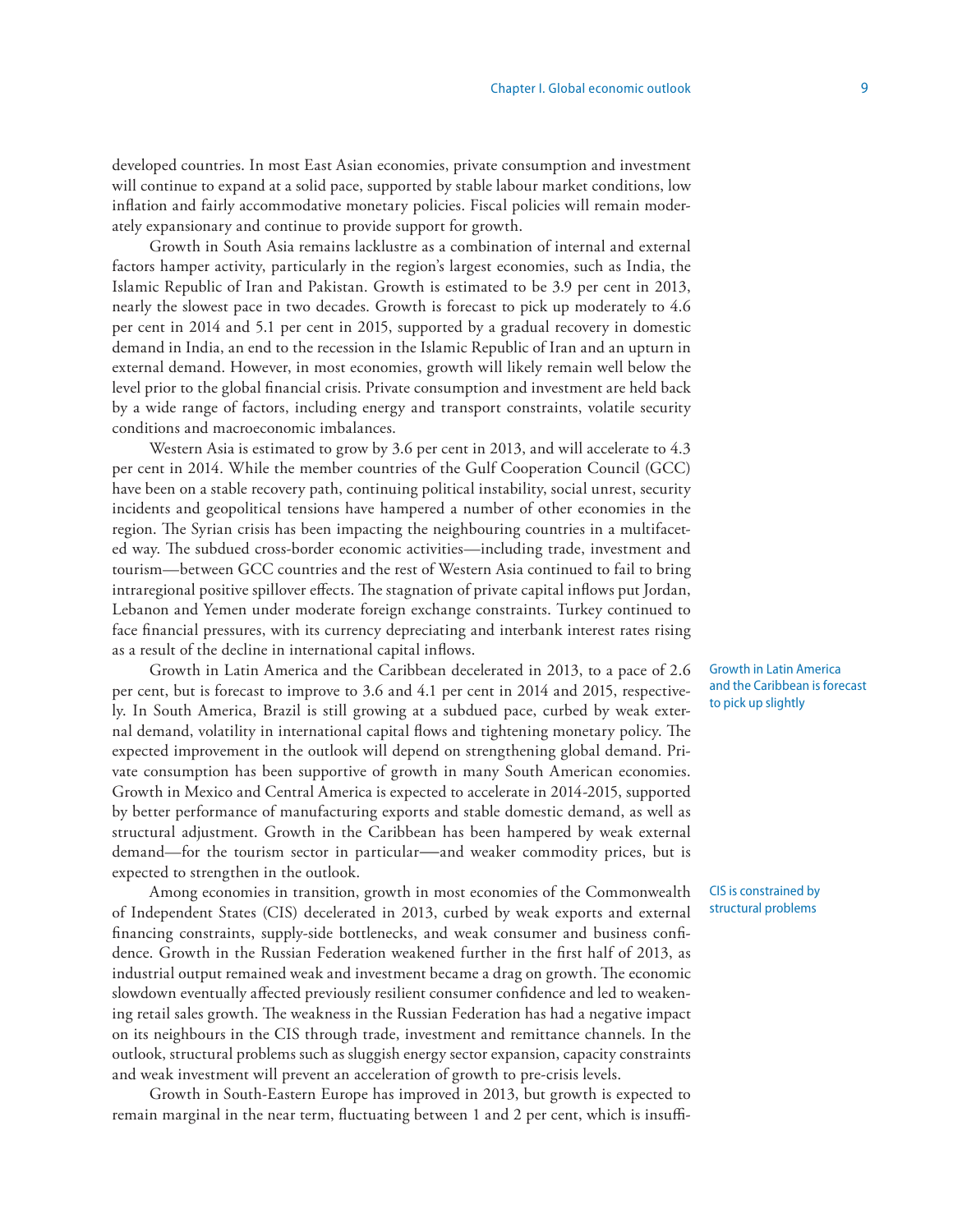cient to address the region's long-standing needs for reindustrialization, increased labour force participation and reduction of excessively high unemployment rates. In the outlook, the external environment for those countries is expected to improve, including the terms of access to external finance. With easing credit conditions, investment is set to recover gradually in 2014-2015, along with strengthening private consumption. GDP growth is projected to accelerate to 2.6 per cent in 2014 and 3.1 per cent in 2015.

## Inflation outlook remains benign

Inflation remains tame worldwide

Inflation remains tame worldwide, partly reflecting output gaps, high unemployment and a continued financial deleveraging in major developed economies. Among developed economies, inflation decelerated in the United States during 2013 and is expected to remain below 2 per cent in 2014 and 2015. Inflation has similarly decelerated in the euro area, but has dipped below 1.0 per cent, which has raised some deflationary concerns. In Japan, the large expansionary policies aiming to reflate the economy managed to end the decade-long deflation in 2013, as the consumer price index (CPI) is estimated to increase by 0.3 per cent, and is forecast to hit the target of 2.0 per cent in 2014.

Among developing countries and economies in transition, inflation rates are above 10 per cent in only about a dozen economies scattered throughout different regions. Several economies in South Asia and Africa, plus a few in the CIS, will continue to face high inflation rates, mainly owing to elevated inflationary expectations, rapid credit growth, localized food price pressures and structural bottlenecks such as energy shortages. On the other hand, most economies in East Asia continue to face benign inflation.

## High unemployment remains a key challenge

The global employment situation remains challenging, as long-lasting effects from the financial crisis continue to weigh on labour markets in many countries and regions. How much of the unemployment is structural and how much is cyclical is still under debate. The answer appears to differ by region, with some countries, such as the United States facing mainly cyclical unemployment, whereas others, such as Spain, face more structural issues.**<sup>3</sup>**

Among developed countries, the unemployment rate in the United States has continued its slow decline, down to 7.0 per cent in late 2013, from a peak of 10 per cent in 2010 (figure I.3). A significant portion of this decline, however, is owing to a retreat in labour force participation. The unemployment rate is expected to decline further and reach the United States Federal Reserve's (Fed) critical threshold of 6.5 per cent sometime in mid-2015. Unemployment in the euro area appears to have stabilized during 2013, at the historical high of 12.2 per cent. In the euro area, while the unemployment rate in Germany is near historical lows of about 5 per cent, Greece and Spain are facing extraordinarily high unemployment rates of about 27 per cent, with the youth unemployment at twice this rate. These high rates in the euro area are expected to come down only slightly, as GDP growth will not be strong enough to make significant progress over the forecast period.

Long-lasting effects from the financial crisis continue to weigh on labour markets

**<sup>3</sup>** Estimates for Spain's structural unemployment rate are somewhat controversial as they also tend to be procyclical—meaning they will overestimate the rate during times of already high unemployment but they are still below the current unemployment rate with room for improvement.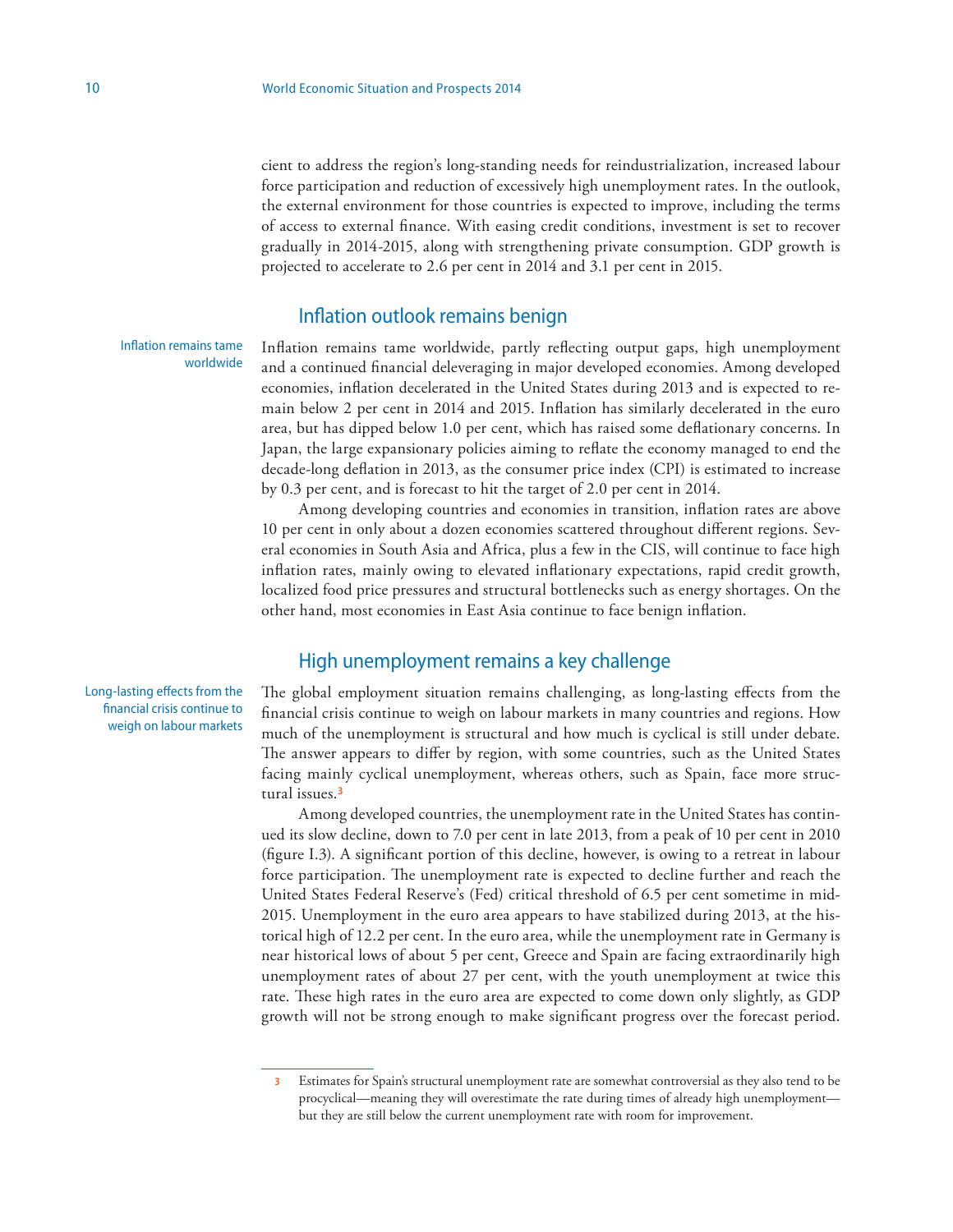

Figure I.3 **Unemployment rates in selected countries: January 2007-September 2013**

In addition, there will be lasting damage to the labour market from discouraged workers who have been unemployed for significant periods of time. The unemployment rate in Japan is relatively low, while the labour force participation rate continues to decline as the working-age population shrinks.

The unemployment situation is mixed across developing countries and economies in transition, with extremely high structural unemployment in North Africa and Western Asia, particularly among youth.

The unemployment rates remain low across much of East Asia, estimated at below 3 per cent in Malaysia, Singapore, Thailand and Viet Nam. In the outlook period, little change is expected, based on the comparatively modest growth forecast for the coming two years. Slowing growth in South Asia appears to have had a considerable adverse impact on employment. Reported unemployment still remains relatively low in India, but has deteriorated somewhat over the past fiscal year. In some of these economies, changes in employment due to structural issues have affected women to a greater degree, aggravating already significant gender gaps, with high female unemployment rates in Pakistan and low female participation in Bangladesh. Modest growth in the outlook period combined with population pressures is likely to exacerbate pressures on the labour market. Positive growth in many African countries has had a limited impact on employment; the informal sector is still large and opportunities remain limited for many of those seeking to enter the labour market, as manifested in high youth unemployment rates and wide gender disparities in earnings. In addition, continual pressure on labour markets from a steady stream of new entrants has meant that even solid GDP growth rates have not been sufficient to make measurable impacts. Even as growth slowed down in major economies in South America,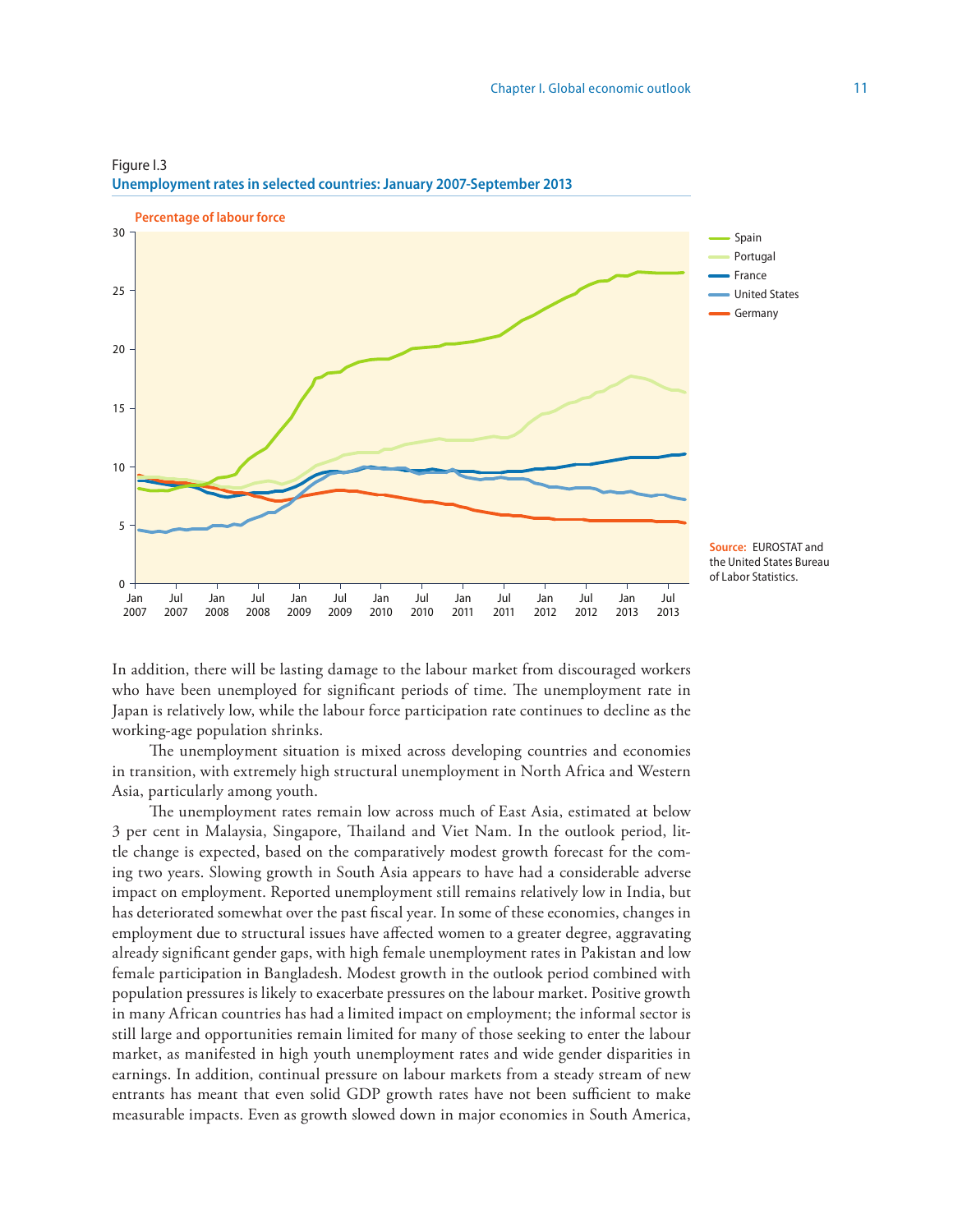such as Brazil and Mexico, unemployment remained at about 6 per cent or below. Labour market indicators are likely to remain solid over the remainder of the year for the region; however, there may be no further improvement in the near future, despite improvements in growth, due to the fact that unemployment growth is barely equal to the growth of the labour force for a number of countries. The unemployment rate remains at historical lows in the Russian Federation, between 5 and 6 per cent, despite a noticeable slowdown and in-migration from surrounding countries in the CIS.

More concerted efforts are needed to address labour market issues

A number of countries are making concerted efforts at addressing labour market issues, such as aligning macroeconomic policies appropriately with domestic conditions, promoting training for youth and other excluded segments of the labour force, and taking steps to induce advances in productivity and innovation.**<sup>4</sup>** The expectation is that these measures will be enacted through a coordinated and integrated policy framework that will balance labour demand and labour supply, with sufficient efforts to ensure sustainable social protection. This also includes promoting an environment that is conducive to job creation with access to finance, necessary infrastructure, and support for SMEs. Further steps to activate labour through skills training and upgrading will be necessary to integrate those groups that have been excluded or that have been forced to subsist through intermittent and vulnerable employment.

## **Trends in international finance and trade**

## Capital inflows to emerging economies declining

Net private capital inflows to emerging markets,**<sup>5</sup>** a subgroup of developing countries, and the economies in transition have shown a measurable decline during 2013. At the same time, volatility in the financial markets of emerging economies has increased significantly, featuring equity market sell-offs and sharp depreciations of local currencies—both partly triggered by the Fed announcement that it might taper the amount of its monthly purchases of long-term assets later in the year. Waning growth prospects for emerging economies have also played a role in triggering the decline of capital inflows.

The unconventional monetary policies, or so-called quantitative easing (QE), adopted by major central banks in the aftermath of the global financial crisis have had a significant influence on the net capital inflows to emerging economies. The QE programmes injected substantial liquidity into global financial markets and at the same time repressed long-term interest rates in developed countries. As a result, in a search for higher yields, a significant amount of capital flows was driven to markets of primary commodities and markets of equities and bonds in emerging economies in the period 2009-2012. However, in late 2012 and early 2013, as systemic risks associated with the sovereign debt crisis in the euro area abated and the prospects for economic recovery in the United States and Japan

**4** See the G20 Labour and Employment and Finance Ministers' Communiqué, Moscow, 19 July 2013, available from http://www.g20.org/documents/#p3.

QE is having a significant influence on the net capital inflows to emerging economies

**<sup>5</sup>** Data and definition of private capital inflows in this section are based on Institute of International Finance, "Capital flows to emerging market economies", IIF Research Note, 7 October 2013, while the forecasts for 2014 are revised based on Project LINK baseline forecasts. The data differ from those presented in chapter III, which cover all developing and transition economies and apply the "net net flows" concept, which is net inflows less net outflows. The use of "net inflows" would focus on the effects of volatility in foreign capital inflows, while the use of "net net flows" focuses on the effects of balance-of-payment.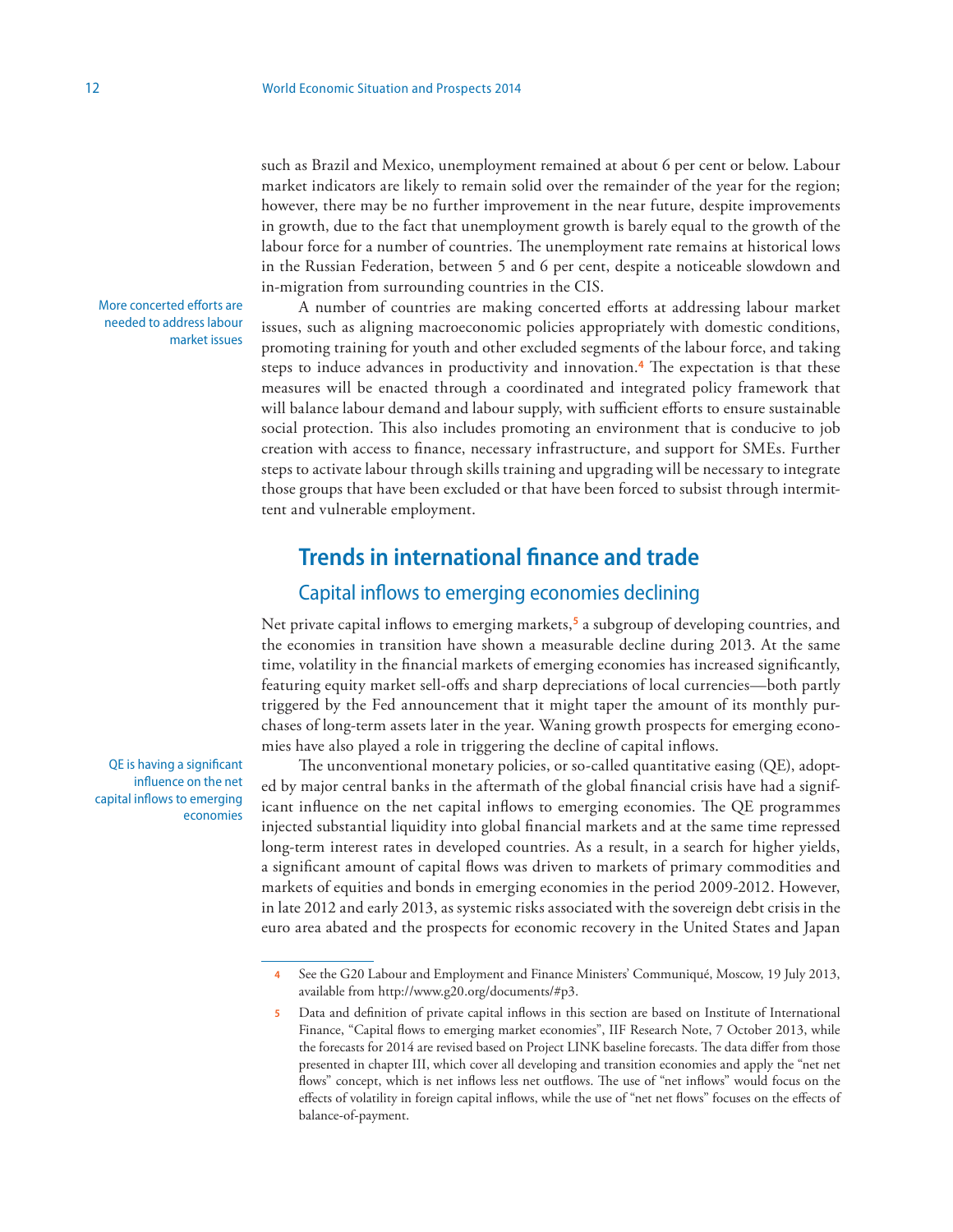improved, international capital flows started to move away from emerging markets back to developed markets, particularly developed equity markets. More recently, on the expectation that major central banks will taper their purchases of long-term assets and eventually sell their assets back to the markets, international investors have ratcheted up the repricing of assets and rebalancing of portfolios. This has led to the latest wave of declines in capital inflows to emerging economies. Given the prodigious size of the assets accumulated by major central banks through QE in the past few years, and the challenges for determining the timing and magnitude for unwinding these assets, more volatile movements of capital inflows to emerging economies are expected to occur in the next few years.

Among emerging economies, declines and volatility in capital inflows have been most pronounced in Asia. While growth in foreign direct investment (FDI) inflows to China seems to have resumed some strength recently, portfolio equity inflows to India and Korea and non-bank credit flows to Indonesia have registered significant falls. Latin America has also seen a notable retrenchment of inflows, mostly in portfolio equities. In contrast, Africa, Western Asia and emerging European countries continue to see increases in capital inflows. For example, in the past year Nigeria has registered significant increases in capital inflows to both its equity and bond markets. Egypt has, however, witnessed sharp declines in net private capital inflows due to continued political instability.

External financing costs for developing countries and transition economies have also risen in the second half of 2013, triggered by the anticipation of QE tapering. The spreads between yields on sovereign bonds issued by emerging economies and the benchmark yields on government bonds of major developed countries surged by more than 100 basis points in the two weeks immediately following the Fed's announcement in May 2013 of the possibility for reducing the size of its QE purchases (figure I.4). By taking into



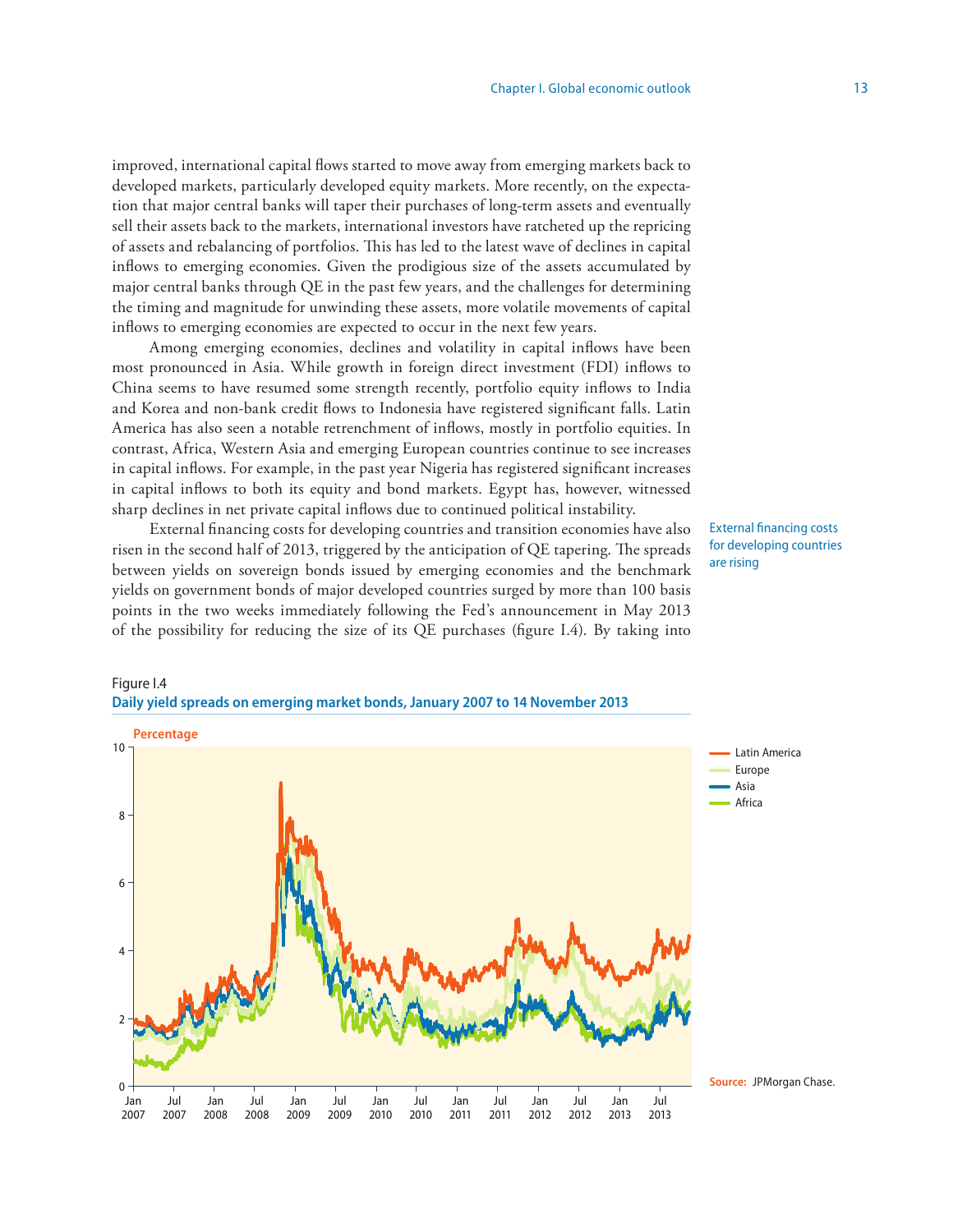account that the benchmark yields on government bonds in major developed countries also increased by about 100 basis points, the costs of external financing for emerging economies, in terms of the yields, actually increased 200 basis points on average. Among emerging economies, the spreads for Latin America are wider than others.

Outward capital flows from emerging economies have continued to increase. In addition to a continued increase in official foreign reserves, which are counted as part of outward capital flows and stood at about \$7.5 trillion by mid-2013 for emerging and developing countries as a whole, private outward capital flows of emerging economies have increased in the past few years at a robust pace, reaching an estimated amount of about \$1000 billion in 2013, almost to the same level as the net capital inflows to these countries. Among emerging economies, China has significantly increased its outward direct investment in recent years, supported by more encouraging government policies promoting its enterprises to "walk abroad". After registering a total of \$88 billion in outward direct investment in 2012, available data have indicated another increase of about 20 per cent in 2013. Many economies in Latin America, such as Brazil, Chile, Colombia, Mexico and Peru, have also increased outward capital flows, mostly in the form of portfolio investments, reflecting the need by companies, banks and pension funds in Latin America to internationally diversify their assets.

ODA to developing countries has contracted in the past two years

Official development assistance (ODA) flows to developing countries contracted in the past two years, falling cumulatively 2 per cent in 2011 and 2012, down to \$126.4 billion.**<sup>6</sup>** Of the 25 Development Assistance Committee (DAC) members, 16 decreased their ODA, mainly owing to fiscal austerity measures. Preliminary data show that bilateral aid from DAC donors to sub-Saharan Africa fell for the first time since 2007, with assistance totalling \$26.2 billion in 2012, a decline of 7.9 per cent in real terms. Aid to landlocked developing countries (LLDCs) and small island developing States (SIDS) also fell. In 2012, the combined DAC donors' ODA was equivalent to 0.29 per cent of their combined gross national income (GNI), far from the United Nations target of 0.7 per cent. ODA flows in 2013 are estimated to remain at the same level as in 2012. Slight increases are expected for 2014-2015, as more DAC members see improvement in their economies and fiscal situations. A strengthening of political commitment in the international community spurred by the United Nations campaign for accelerating progress in the Millennium Development Goals (MDGs) is also expected to support increases.

## Currencies of developing countries under depreciation pressures

Foreign exchange markets experienced two distinctive episodes during 2013: the early part of the year was highlighted by a dramatic depreciation of the Japanese yen, and in May-June, a number of emerging and developing countries saw the sharp devaluation of their currencies. In the outlook for 2014-2015, major uncertainties and volatility in foreign exchange markets will still be associated with the currencies of emerging economies.

Among major currencies, the yen devalued significantly vis-à-vis the United States dollar, from 80 yen per dollar by the end of 2012 to about 100 yen per dollar in March 2013, partly reflecting a set of drastically expansionary policies adopted by the

**<sup>6</sup>** For more detailed information and analysis, see *MDG Gap Task Force Report 2013: The Global Partnership for Development—The Challenge We Face* (United Nations publication, Sales No. E.13.I.5), available from http://www.un.org/en/development/desa/policy/mdg\_gap/mdg\_gap2013/mdg\_report\_2013\_en.pdf.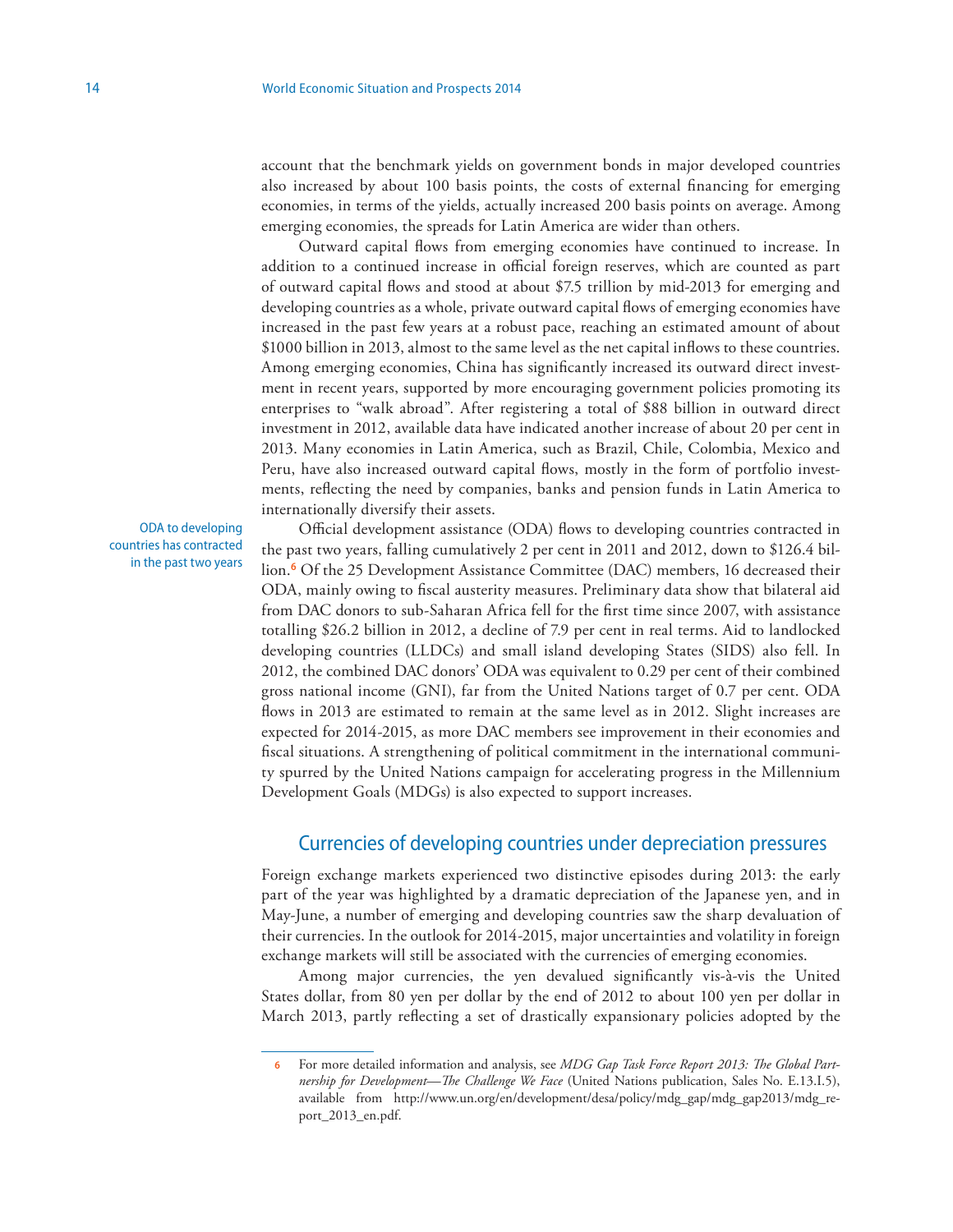new Japanese Administration. The yen has since stabilized within a small range of about 98 yen per dollar. The euro-to-dollar exchange rate saw some fairly wide swings, between 1.28 and 1.34, but with no clear direction during the first half of 2013, and followed by a period of appreciation in the third quarter (reaching 1.38 before dropping to 1.34 during November). Changes in relative risk perceptions were an important driving force. For the last few years these have been evenly balanced between eruptions of the euro area debt crisis and United States fiscal impasses. As the year progressed, however, risks stemming from the European debt crisis subsided significantly, while those in the United States remained in play. In addition, the euro area current-account surplus began to widen notably, but stronger growth in the United States provided some counterbalance. Going forward, however, the shifting balance of monetary policies is expected to play an important role. The European Central Bank (ECB) cut its policy rates in November (the second time in 2013) leading to a sharp drop in the euro. In terms of unconventional policies, the United States is expected to taper its QE programme soon, while the ECB is still entertaining new forms of stimulus. The balance of expected policies in the three areas, coupled with the stronger growth outlook in the United States, leads to an expectation of the dollar appreciating moderately against both the yen and the euro.

Currencies in many developing countries and economies in transition have depreciated vis-à-vis the United States dollar and other major currencies in 2013. Currencies in a number of emerging economies depreciated by the greatest amount in May-June 2013, particularly in Brazil, India, Indonesia, South Africa and Turkey (figure I.6), at the same time that capital inflows to these economies declined. In contrast, the renminbi of China continued to appreciate gradually against the United States dollar and other major currencies. The difference between the trends in the exchange rates of China and other large emerging economies can be accounted for by a number of factors, including much larger foreign reserves, a less open capital account, higher domestic savings, and more concentration of FDI in the capital inflows to China (when compared with the other emerging

Figure I.5

## Currencies in many developing countries have depreciated



indexed by UN/DESA. **a** Higher value of index indicates appreciation of the relevant currency vis-à-vis the United States dollar.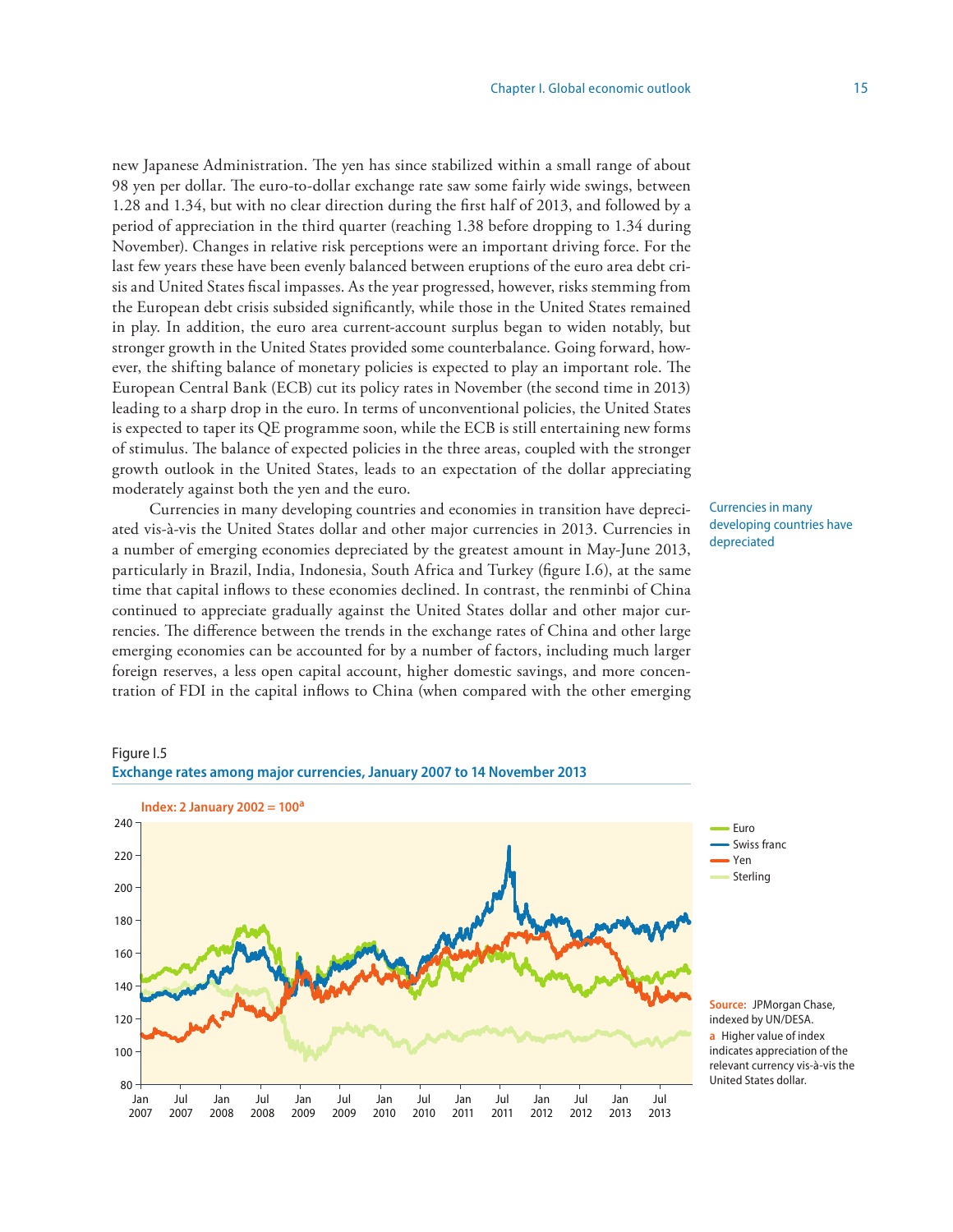

economies). Given the remaining current-account surplus of China vis-à-vis the United States, the renminbi is expected to further appreciate slightly against the dollar in 2014- 2015, unless China liberalizes its capital and financial accounts soon, which could trigger more capital outflows and renminbi depreciation. The currencies of other emerging economies are likely to remain under depreciation pressures.

## Prices of primary commodities on a moderate downtrend

The prices of most primary commodities have declined moderately during 2013 (figure I.7), mainly driven by generally weak global demand as global economic growth remained anaemic (see chapter II for more information). Different patterns continue to be evident across different commodity groups, as prices are also determined by various factors on the supply side. In the outlook, with global demand expected to pick up moderately in 2014-2015, commodity prices are expected to stabilize, though they are still subject to changes in supply-side factors, such as weather conditions (for agricultural commodities) and geopolitical tensions (for oil).

Oil prices were on a downward trend in the first half of 2013, as global demand for oil weakened along with the deceleration in world economic growth overall. Geopolitical tensions can entail a large risk premium on oil prices, particular when oil supply is also tight. Most recently, global oil supply has been declining modestly: increased oil supply in North America has been offset by declines in the North Sea, while high Saudi output only partly counterbalanced a collapse in Libyan production. In the outlook, by assuming no further significant eruptions in geopolitical tensions, the Brent oil price is expected to be around \$108 per barrel (pb) for 2014-2015, compared with an estimated average of \$108.1 pb for 2013 and \$111.6 pb in 2012.

As production is expected to increase by a large margin in 2013-2014, food prices declined steadily during 2013, with prices for wheat, maize and rice declining by about

The downturn in commodity prices is expected to stabilize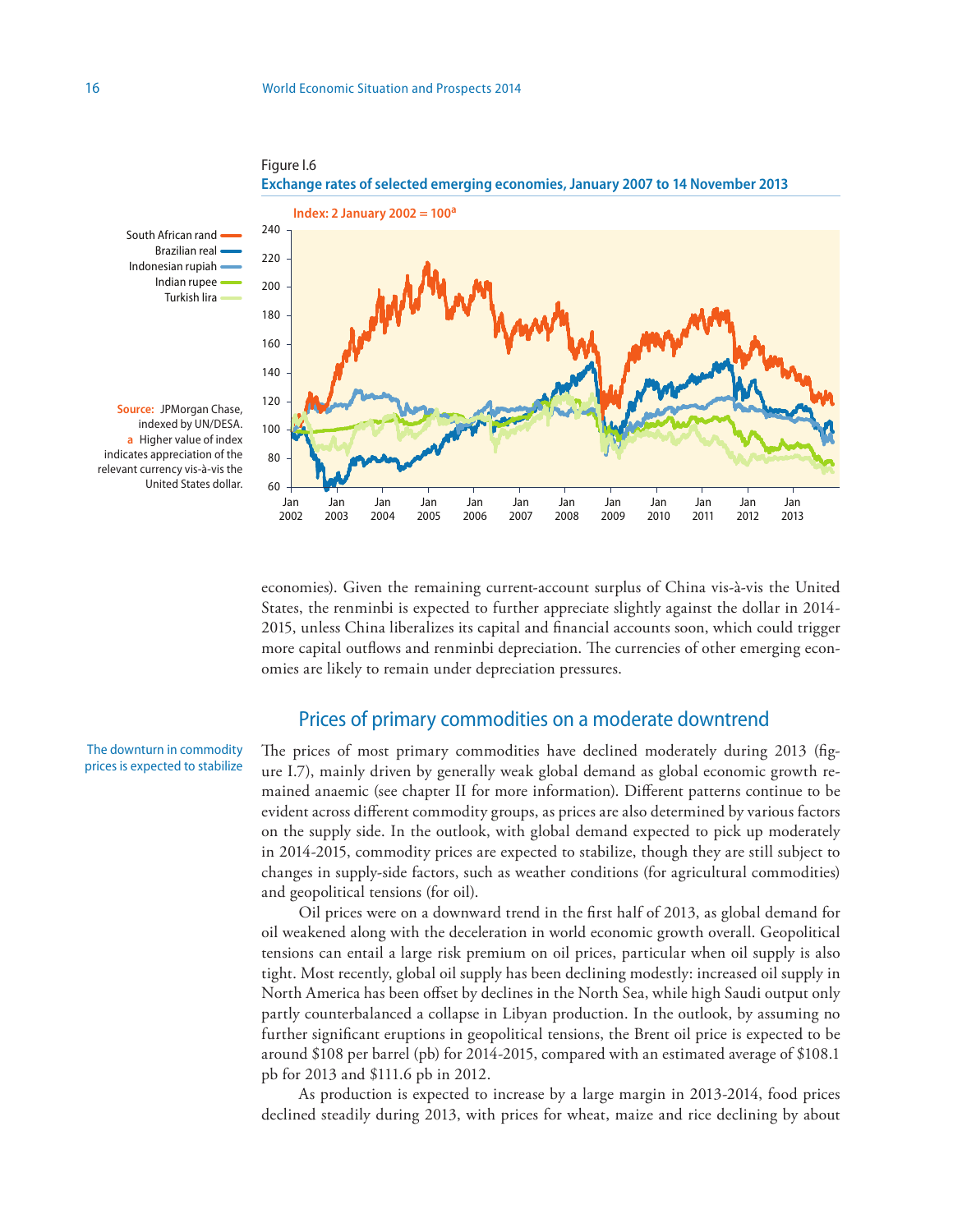

## Figure I.7

5-10 per cent. In the outlook, food prices are projected to moderate further in 2014-2015 based on the assumption of continued increases in the global production of these grains.

Prices of minerals, ores and metals strengthened in early 2013 but fell markedly in the latter part of the year, owing to weaker than anticipated global growth—the deceleration in the growth of emerging economies being particularly notable. For example, price indices for aluminium, copper, nickel, and zinc registered a steady decline during 2013, while the price of iron ore also declined significantly. In the outlook for 2014-2015, the prices of minerals, ores and metals are projected to stabilize and register modest gains as global demand improves.

## International trade flows remain sluggish

International trade as the engine for global growth has shifted to a low gear over the past two years. After growing at a sluggish pace of less than 3 per cent in 2012, as measured by the volume of world exports, international trade flows are estimated to have grown by 2.3 per cent during 2013 (figure I.8). Notably, the ratio between the growth of world trade and the growth of global output is at a historical low. While protracted anaemic import demand from major developed countries can explain part of the cyclical downturn in trade activity, the lack of any progress in multilateral trade negotiations over the past decade may have reduced the momentum in creating new trade flows in the world economy. On the other hand, South-South trade is still demonstrating more dynamic patterns and becomes a major driver for the growth of international trade as a whole. The feedback effects of slow international trade growth have in turn dragged down the growth of global output. In the outlook, international trade is expected to pick up the momentum gradually, growing at 4.7 and 5.2 per cent in 2014 and 2015, respectively.

Trade as the engine for global growth has shifted to a low gear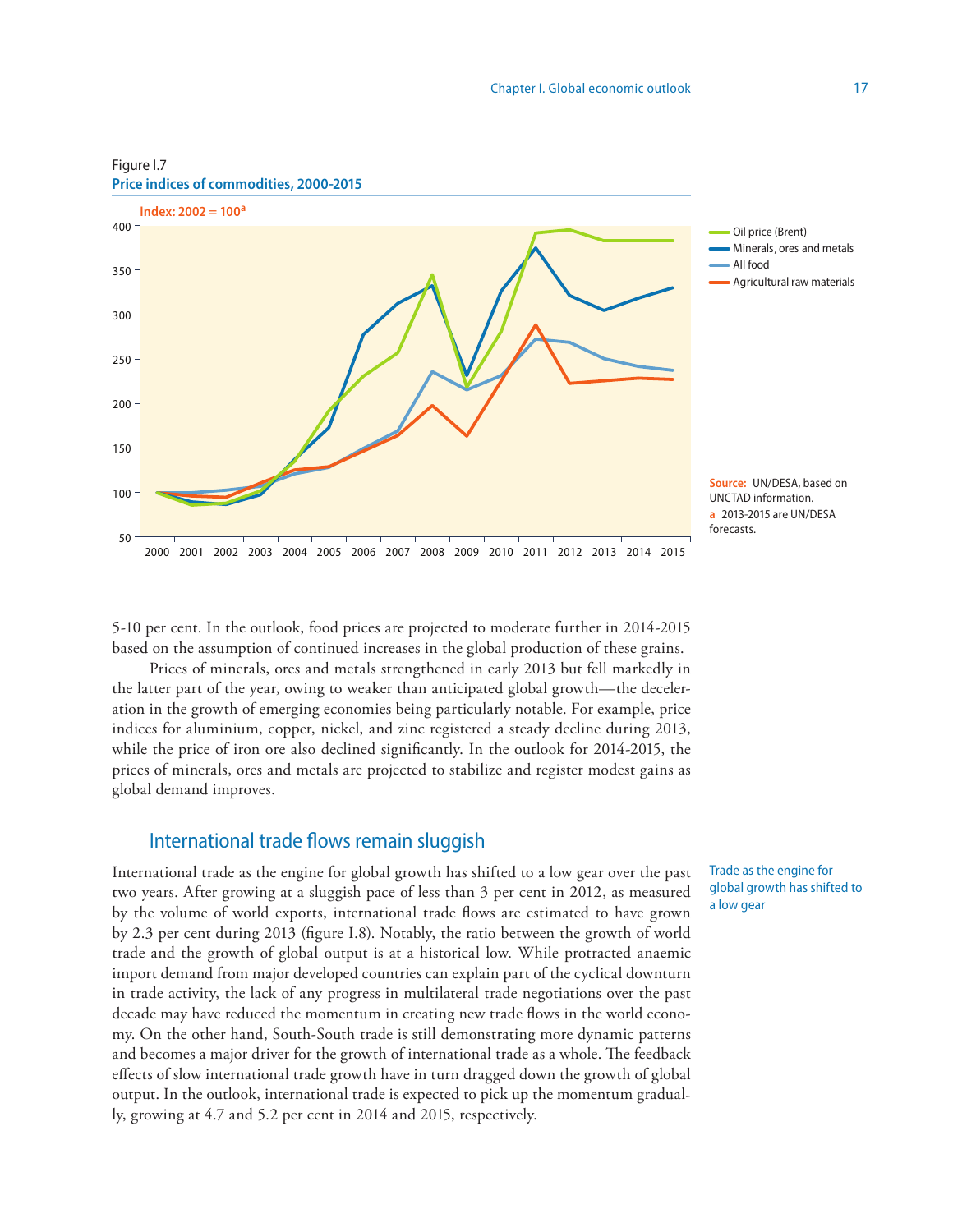

Global imbalances narrowing to a benign level

Figure I.8 **Index of world merchandise trade, January 2006-August 2013**

Bureau for Economic Policy Analysis, available from http:// www.cpb.nl/en/number/cpbworld-trade-monitor-includingaugust-2013 (accsssed on 15 November 2013). Re-based by UN/DESA.

Effort is needed to prevent imbalances from widening to excessive levels in the longer run

Adjustment of the imbalances is both structural and cyclical

Global imbalances, namely, the current-account imbalances across major economies, continued to narrow to a benign level in 2013 (figure I.9). Such narrowing is not considered to be an imminent threat to the stability of the world economy, although efforts to strengthen international policy coordination should continue in order to prevent the imbalances from widening to excessive levels again in the longer run.

The United States remained the largest deficit economy, with an estimated external deficit of about \$410 billion (2.4 per cent of GDP) in 2013, down from \$450 billion in 2012, and substantially lower than its peak of \$800 billion (6.0 per cent of GDP) registered in 2006. The external surpluses in China, the euro area, Japan and a group of fuel-exporting countries, which form the counterpart to the United States deficit, have narrowed accordingly, albeit to varying degrees. China, for instance, is estimated to register a surplus of just above 2 per cent of GDP in 2013, a sharp decline from a high of 10 per cent of GDP in 2007. Japan is expected to register a surplus of about 1 per cent of GDP in 2013, also a significant reduction from its peak level of 5 per cent of GDP reached in 2007. The current account for the euro area as a whole is in surplus of 2.5 per cent of GDP, with Germany's surplus remaining above 5 per cent of GDP. Large surpluses relative to GDP are still present in oil-exporting countries, reaching 20 per cent of GDP or more in some of the oil-exporting countries in Western Asia. These countries plan to share the wealth generated by the endowment of oil with future generations through a continued accumulation of surpluses in the foreseeable future.

While some of the adjustment of the imbalances in major economies reflects certain improvements in the unbalanced domestic structure of these economies, a large part of the adjustment reflects a cyclical downturn—that is, a weakening in external demand from the deficit countries, rather than a strengthening of external demand from the surplus countries. In the United States, a corresponding narrowing of the saving-investment gap reflects a slight decline in the savings rate in 2013 and a large moderation in investment. In the outlook for 2014-2015, the current-account deficit in the United States is expected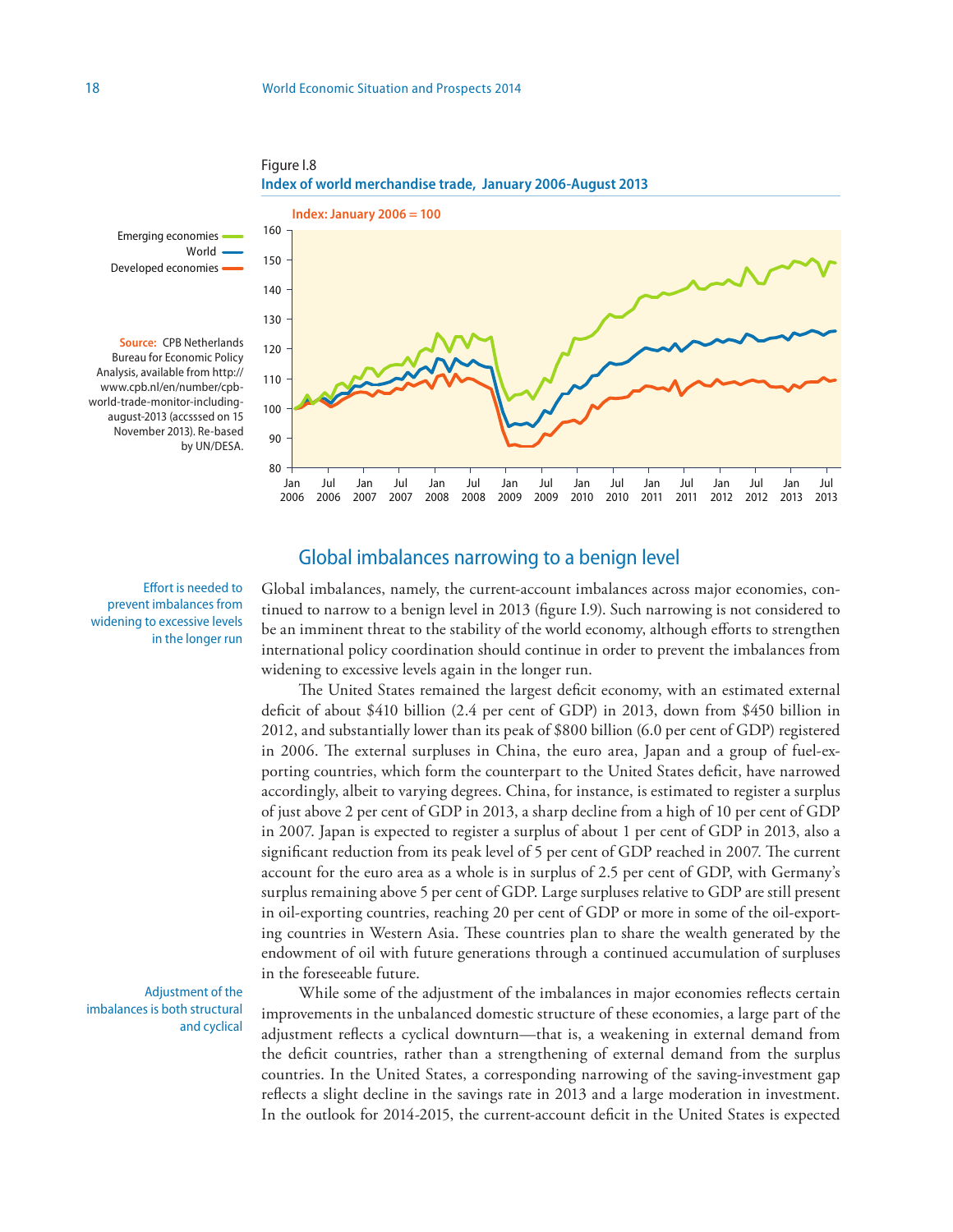#### Figure I.9 **Global imbalances, 1997-2014.**



to remain at the same level relative to GDP. In the surplus countries, the narrowing in the external surplus of China reflects a confluence of a more flexible exchange rate, and the policy measures to move the economy towards greater reliance on domestic demand. Global imbalances are not expected to widen by a significant margin in the next two years.

## **Uncertainties and risks**

The baseline outlook presented above is subject to a number of uncertainties and risks, mostly on the downside. In *WESP 2013*, three major downside risks were identified, namely, a much more detrimental adjustment in the euro area, a "fiscal cliff" in the United States, and a hard landing in some large emerging economies. All three risks manifested themselves to some extent during 2013 and entailed certain costs for the global economy, although not to the full scale that was presented in the downside scenarios. In the outlook for 2014-2015, these risks remain relevant. While the systemic risks in the euro area abated, owing to a number of policy measures adopted over the past year, the real economy in the euro area, particularly in those member countries under debt distress, remains fragile. The United States averted a fiscal cliff in 2013, but fell into fiscal sequestration, and uncertainties remain high about the debt ceiling and the budget for 2014. The slowdown in a number of emerging economies in 2013 was "hard" enough, and many of these emerging economies remain vulnerable in the outlook.

In addition to these remaining risks, new risks are also emerging. One of them is the risk associated with the unwinding of the unconventional monetary policies by the central banks of major developed countries over the course of 2014-2015. As indicated by the mini–financial crisis of mid-2013, sparked by the Fed simply mentioning the possibility of tapering its purchases of assets (tapering should have far less impact than unwinding, as the former continues to add liquidity while the latter withdraws liquidity), this risk could cause substantial instability for the world economy. Moreover, beyond economic risks, geopolitOld risks remain and new risks are emerging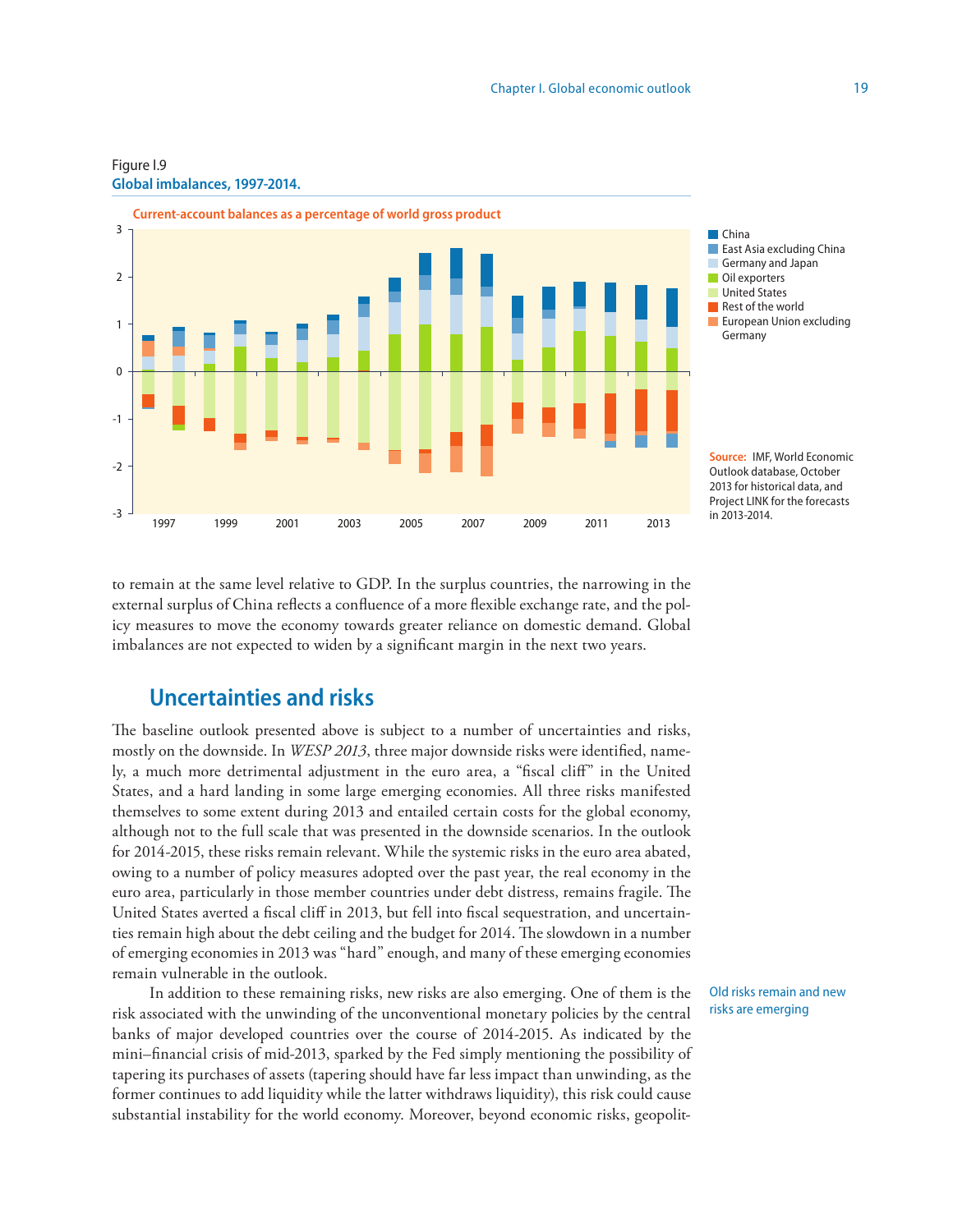ical tensions in Western Asia and elsewhere in the world might spiral out of control. Such tension could lead to economic disruptions directly, or indirectly through rising oil prices. These and other risk factors, unfolding unexpectedly, could derail the world economy far away from the projections outlined in the baseline forecast.

## Uncertainties and risks associated with QE

Great uncertainties and risks for global economic growth and the financial stability of the world in the coming years are inextricably associated with the unconventional monetary policies adopted in major developed countries, or, more precisely, with the process in which the central banks of these countries start to change their stances on these policies.

Since the eruption of the global financial crisis in 2008, central banks in major developed countries have implemented quantitative easing policies to purchase and hold increasingly large amounts of long-terms assets. These policy measures have played a critical role in stabilizing financial markets, injecting liquidity to the beleaguered banks and providing necessary support for economic recovery in general, although the significance of these positive effects is still in question. However, by moving a prodigious amount of financial assets from markets to their own balance sheets, these central banks have also created non-trivial market distortions that repress the risk premiums for certain classes of financial assets and generate moral hazard for commercial banks (allowing them to delay the clean-up of the balance sheets).

QE has led to increased volatility for developing countries

Certain side effects generated by QE have already manifested themselves in the past few years. For example, developing countries have repeatedly complained about the spillover effects of QE on their macroeconomic stability, seeing it lead to increases in volatility in capital inflows, in prices of primary commodities, and in their exchange rates (box I.3). The extra liquidity injected through QE turned out to be beyond the control of the central banks that issued it. From the first round of QE occurring in late 2008 to the current open-ended, ongoing QE, international capital flows have been moving erratically back and forth across developed equity markets, emerging markets and international commodity markets.

During the summer of 2013, the Fed signaled the possibility of tapering the size of its monthly purchases of long-term assets and triggered global financial turmoil. Both equity and bond markets worldwide experienced a sharp sell-off. While equity prices in developed countries recuperated, bond yields remain elevated relative to the level before May 2013. For instance, the yield on the 10-year United States Treasury bond soared by about 100 basis points, reaching the highest level since late 2011. By this measure, all the efforts by the Fed to lower long-term interest rates through the latest round of QE that began in late 2012 were completely undone by the market reaction in just a few weeks. The shocks to emerging markets were more pronounced, leading to substantial declines of capital inflows for the first time since 2009. Equity prices in emerging markets plummeted by about 20 per cent in two months and in the same period, the risk premia, as measured by the spreads of the bond yields, increased by 30 per cent on average. Declines of capital inflows were found to be more acute in such countries as Brazil and India because of the relatively high degree of liquidity in these markets, accompanied by sharp depreciations of the local currencies. Even in China, a seize-up of interbank lending in late June—although rooted mainly in the problems of its own banking system—was to some extent also related to the global financial turmoil.

Both policymakers and financial markets are aware that, in the future, when the central banks start to taper the pace of their asset purchases and eventually unwind the process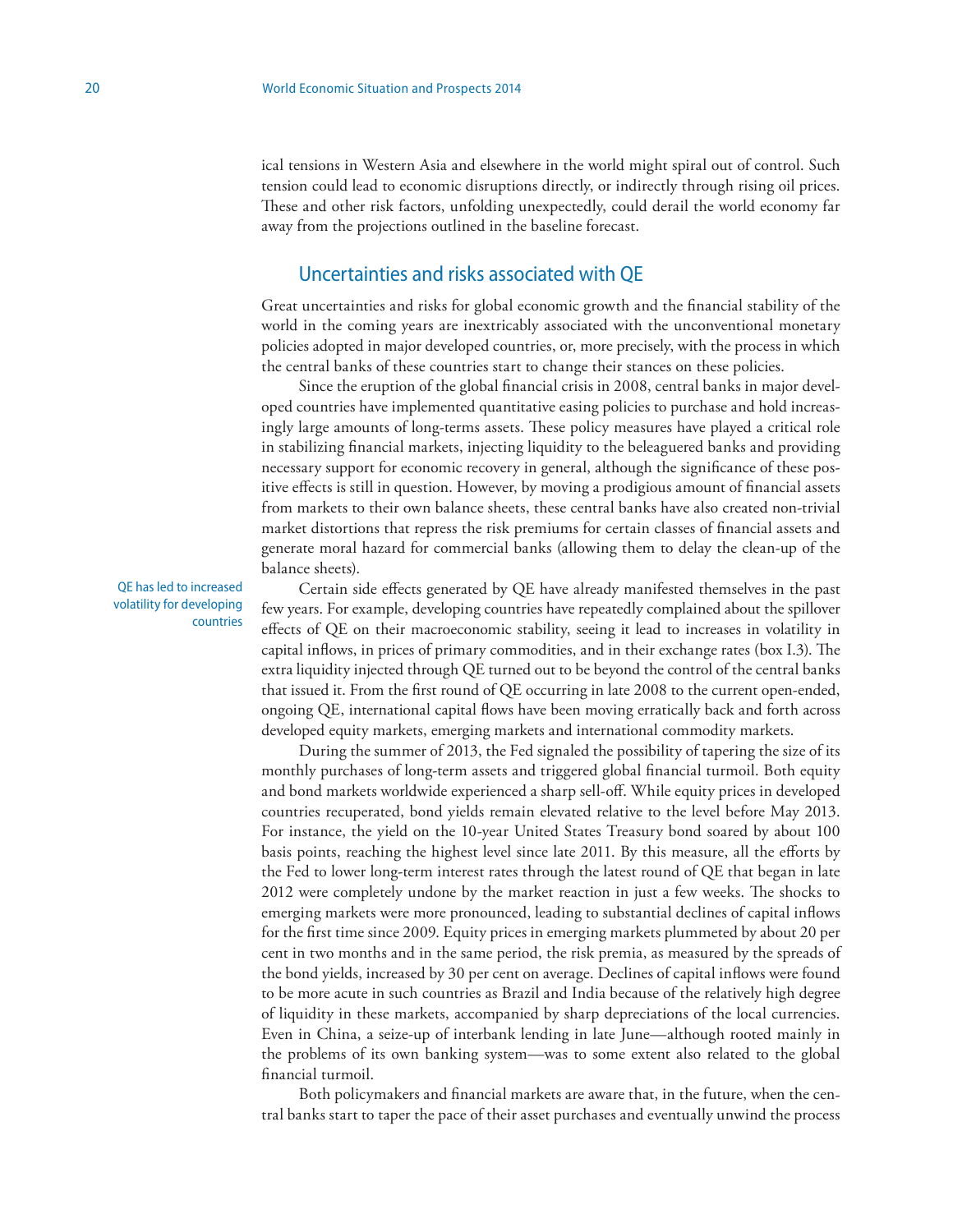#### Box I.3

#### **Spillover effects of unconventional monetary policies in major developed countriesa**

In the aftermath of the global financial crisis, the central banks of the major developed economies lowered their policy interest rates to close to zero, while also aggressively pursuing unconventional monetary policy measures, including quantitative easing (QE)—an expansion of the monetary bases through purchasing and holding of long-term assets (figures I.3.1 and I.3.2).

As a result, developing countries and economies in transition have experienced waves of capital flows over the past few years. These capital flows have directly impacted equity and bond prices in developing countries as well as exchange rates, while also indirectly affecting other variables in developing countries, such as monetary growth, real GDP, exports and imports, and inflation. A number of recent studies have attempted to assess the size and importance of these spillover effects for developing



## Figure I.3.1

Figure I.3.2 **Assets held in major central banks**



**a** This box draws from Tatiana Fic's presentation at the UN/DESA Expert Group Meeting on the World Economy held on 21-23 October 2013 in New York, "The spillover effects of unconventional monetary policies in major developed countries on developing countries", available from http://www.un.org/en/ development/desa/policy/

proj\_link/.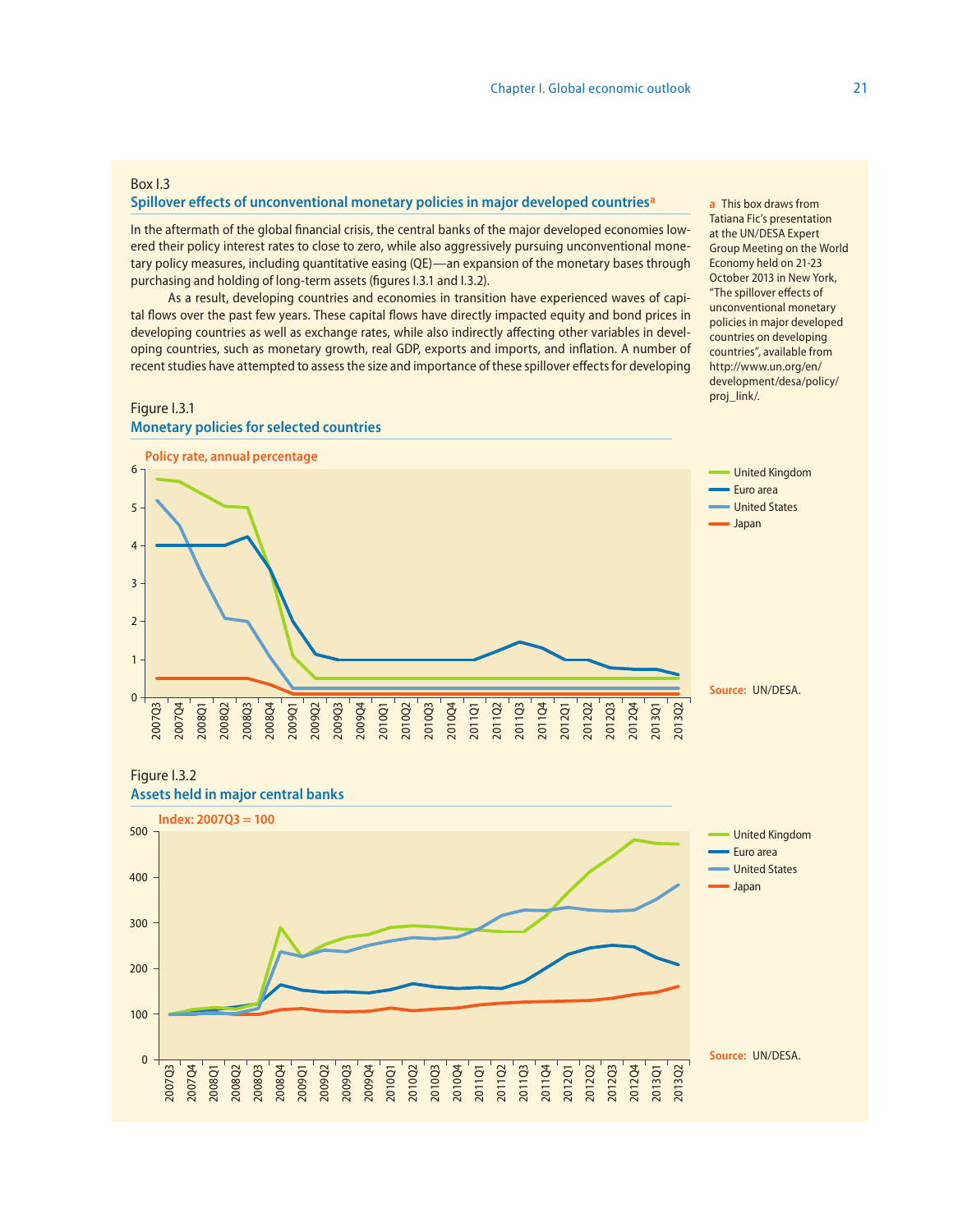**b** In addition to the study by Fic (ibid.), this includes, for example, Qianying Chen and others, "International spillovers of central bank balance sheet policies", BIS papers, No. 66 (October, 2012), Basel, Swtizerland: Bank for International Settlements; and Marcel Fratzscher, Marco Lo Duca and Roland Straub, "On the international spillovers of US quantitative easing", ECB Working Paper Series, No. 1557 (June, 2013), Frankfurt, Germany: European Central Bank. economies.**b** While some controversies remain over the exact magnitude of the effects on the different variables, several important findings are summarized as follows.

First, the impact of QE on the developing economies has varied across countries, reflecting the scale of their exposure to developed countries (in terms of both trade and financial linkages), their individual cyclical positions, and the type and scale of responses to capital inflows by the national monetary authorities.

Second, QE seems to have exacerbated the procyclical aspects of capital flows to developing countries. The QE measures enacted in the midst of the global financial crisis—which successfully aimed at market repair and provision of liquidity to financial institutions—contributed to the increased moving of assets out of developing countries. The QE programmes in 2010-2011, by contrast, added significantly to the capital flows that were already moving to the rapidly recovering emerging economies.

Third, QE likely had a significant impact on financial market variables in developing countries, but the impact on the real economy has been much smaller. Overall, QE led to a decline in long-term bond yields, an increase in equity prices, and an appreciation of some, but not all, currencies. Among the largest developing economies, Brazil appears to have experienced the most significant spillover effects from the QE measures, including a significant appreciation of its currency in 2011-2012, which probably hampered the export sector.

Fourth, the availability of ample credit in low yields for an extended period of time led to an increase in household and corporate debt in some countries in East Asia (Indonesia, Malaysia and Thailand, for example) and Latin America (Brazil, among others).

In recent months, the focus of policymakers has shifted towards the upcoming tapering and eventual unwinding of the asset purchase programmes in developed economies, the United States in particular. The main financial stability risks of such an exit are associated with the following factors: potential shifts in market sentiment, which may lead to sharp increases in bond yields; financial market turbulence, due to massive global portfolio rebalancing; and funding challenges faced by banks, which may negatively impact the availability of credit to households and businesses.

The degree to which developing countries will be affected by the exit of QE policies could mirror—at least to some extent—the degree to which they were affected initially and will likely depend on similar factors, such as: trade and financial linkages with developed economies; the depth of their financial markets; the scale of their external imbalances; the size of the corporate and household debt levels; and the policy responses undertaken. However, as previous capital crises in developing countries have shown, reversals in capital flows can be much more abrupt and disruptive. Vulnerable countries should therefore take action to strengthen balance sheets, reduce external imbalances and improve macroprudential regulation.

(by selling the assets back to markets), investors will inevitably have to reprice the assets and rebalance their portfolios. The hope is that, by then, banks, investors and the economy at large will be in a more robust position to endure such adjustments and the central banks will be able to engineer a smooth exit.

However, the market reaction—or over-reaction—in the summer of 2013 to the mere possibility of tapering QE in the United States has dimmed this hope and provided a vivid and timely alert to the risks for a bumpy rather than smooth exit.

A bumpy exit from QE programmes could lead to a number of problematic developments: a surge in long-term interest rates, not only in developed economies but also in developing countries; a sell-off in global equity markets; a sharp decline of capital inflows to emerging economies; and a spike in the risk premia for external financing in emerging economies. Exactly because of the large scale of the assets the major central banks have accumulated in the past few years through QE, the magnitude of these shocks from the unwinding could be equally significant. For example, the QE programmes have led to a broad-based shift into fixed-income assets with longer durations; the increased duration has significantly increased the potential losses to the holders of those portfolios when interest

A bumpy QE exit could lead to a surge in long-term interest rates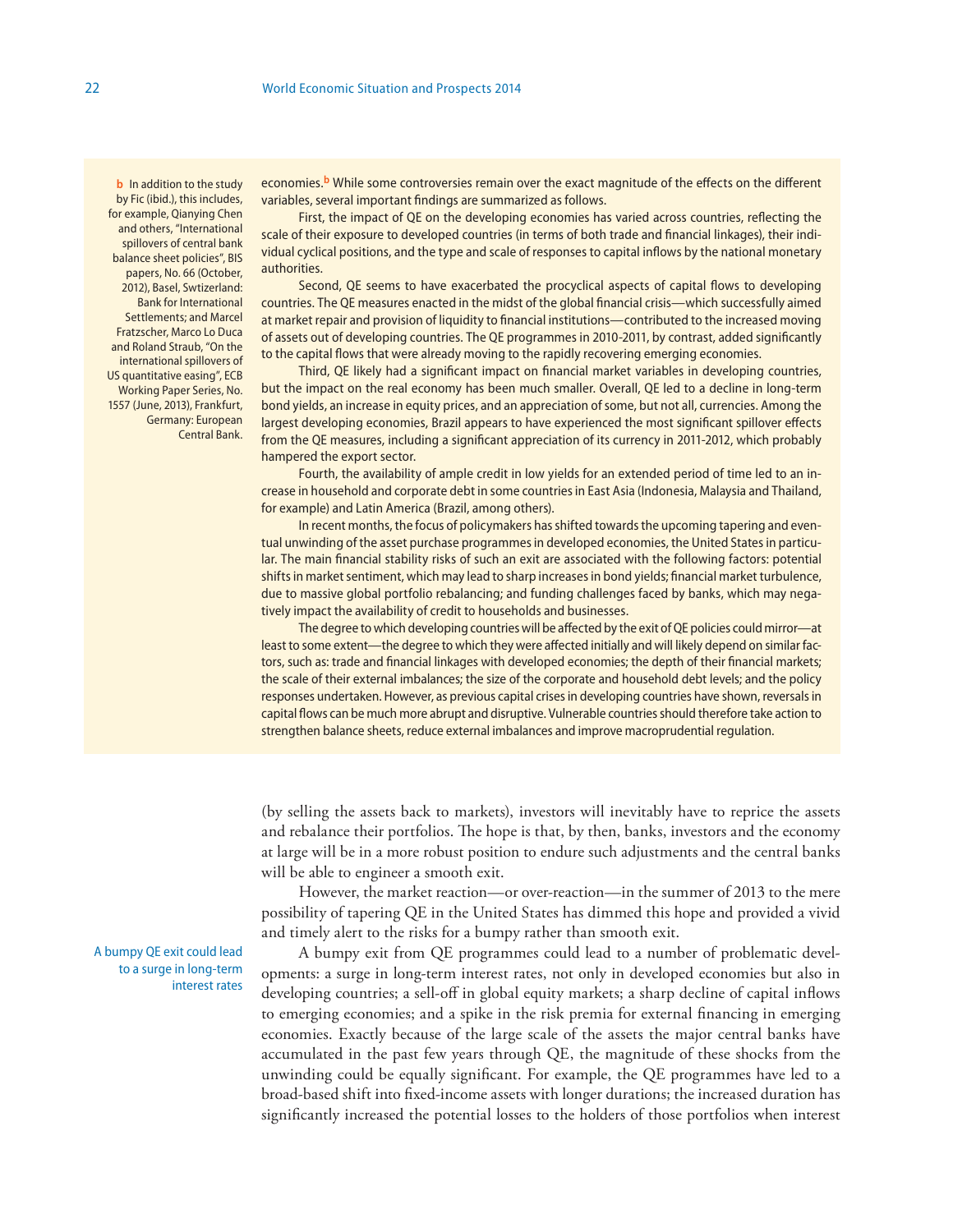rates rise. Moreover, as QE moved a large proportion of the long-term bonds out of the markets, it reduced market liquidity, which in turn could intensify the shocks and lead to an overshooting of long-term interest rates.

More importantly, those first-round shocks in international financial markets could transmit quickly to the domestic real economic sectors of both developed and developing countries. For example, in major developed countries, such as the United States, a marked increase in long-term interest rates would be detrimental not only to banks, in terms of funding challenges, but also to households and businesses, in terms of higher financial costs. This could stifle the fledgling recovery in private consumption and business investment. In fact, the 100-basis-point increase in benchmark long-term interest rates during the financial turmoil of May-June 2013 has already left a measurable imprint on the housing sector in the United States. As mortgage interest rates spiked, the recovery in the housing sector weakened notably.

In emerging economies, higher benchmark interest rates, rising risk premia on external financing, and the decline in capital inflows would exacerbate the challenges they are already facing—that is, a slowdown in GDP growth and a further narrowing of policy space—especially for those economies with large twin deficits and elevated inflation (see more discussion below).

## Vulnerability of emerging economies to external shocks

Many large developing countries, including Brazil, China, India and the Russian Federation, saw a significant deceleration in GDP growth in the past two years (box I.4), due to a combination of challenging external conditions and domestic impediments. In the baseline outlook discussed earlier, growth in these economies is expected to strengthen in some cases, such as Brazil and India, and to stabilize in others, such as China. Risks remain, however, for a hard landing for some of these economies.

The financial turbulence encountered by many emerging economies during 2013 has reminded the world of the Asian financial crisis of 1997-1998. Several aspects prompt comparison between the vulnerability facing emerging economies today and the situation in the run-up to the Asian financial crisis. A few indicators are selected from three Asian economies involved in the Asian financial crisis (Indonesia, Republic of Korea and Thailand) to compare with five economies most affected by the current episode (Brazil, India, Indonesia, South Africa and Turkey).

#### Box I.4 **Growth slowdown in the BRICS**

In many large developing countries, including the BRICS (Brazil, the Russian Federation, India, China and South Africa), economic growth has weakened considerably over the past two years and is now well below the pre-crisis level. For 2013, weighted gross domestic product (GDP) growth in the BRICS is projected at 5.6 per cent, down from an annual average of about 8 per cent during the period 2000-2008.

An important question is how much of the recent slowdown in these emerging economies is cyclical and temporary, and how much is structural and longer-term. The former implies that growth in these economies could return to the same high growth paths they enjoyed prior to the global financial crisis, once the cyclical conditions (such as external demand from developed countries) improve. The latter, on the other hand, suggests that these economies would, in the longer-term, face a "new normal" growth path that is notably slower than before the crisis.

Shocks in international financial markets could transmit quickly to the real economy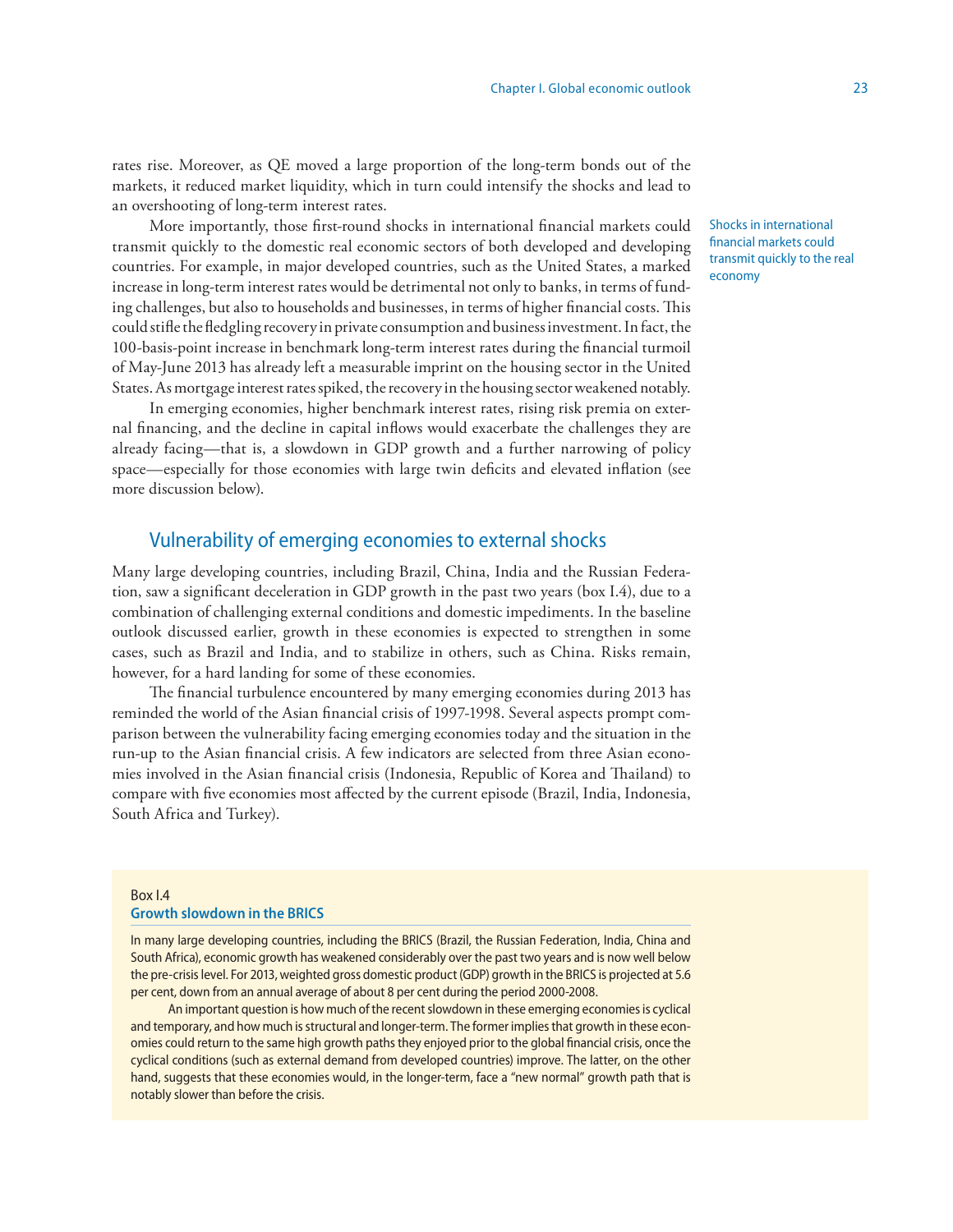#### Box I.4 **Growth slowdown in the BRICS** (*continued*)

**a** See The Conference Board *Total Economy Database*™, January 2013, available from http:// www.conference-board.org/ data/economydatabase/. A standard growth decomposition exercise for the BRICS for the period 1996-2012 can reveal some interesting features about the growth deceleration in these countries. **<sup>a</sup>** By a production function approach, GDP growth can be decomposed into the contributions from three sources: growth in labour inputs, accumulation in capital, and increase in total factor productivity (TFP)—a catch-all category that measures the overall efficiency of the economy in transforming labour and capital into output. As illustrated in the figure below, most of the decline in GDP growth triggered by the eruption of the global financial crisis of 2008 can be attributed to a drop in the growth of TFP. However, the contributions from growth in labour (measured as total employment (quantity) adjusted for changes in the composition of labour) and capital have also been on a downward trend in recent years. One caveat about this exercise is that since TFP is estimated as the residual, a large part of its fluctuation in the aftermath of the financial crisis may reflect a cyclical movement caused by changes in aggregate demand, rather than a structural change in technological advance or other supply-side factors.



Capital (ICT and non-ICT) Labour (quantity and composition) Total factor productivity



**Source:** UN/DESA, based on data from The Conference Board.

#### **b** These analyses include work by the World Bank, including the *Global Economic Prospects: Less volatile but slower growth* (June, 2013), the IMF, as well as national authorities.

#### **c** Despite a

significant negative output, inflationary pressures in India have remained elevated, largely owing to structural bottlenecks. This recently led India's central bank to raise interest rates even as current output growth is considered to be below potential.

A number of recent studies, with various more sophisticated approaches, including structural modelling and time-series analysis techniques, have offered more information. **<sup>b</sup>** Estimates of potential output and output gaps (the gap between actual GDP growth and potential growth) in the BRICS suggest: First, prior to the crisis, from 2005-2008, actual GDP grew faster than potential output, resulting in a significant positive output gap at the onset of the crisis. The rising output gap was associated with a marked increase in inflation in all of these economies, except Brazil. The output gap was probably largest in the Russian Federation and South Africa. Second, potential GDP growth seems to have declined in the aftermath of the crisis in all five economies, with the decline most pronounced in China and India. And third, small negative output gaps are currently estimated for these economies, with the largest gap in India.**<sup>c</sup>**

The estimated decline in the potential growth, combined with relatively small negative output gaps, suggests that the pace of economic expansion in the BRICS will remain notably below the pre-crisis period. A moderate cyclical upturn is expected in the near term, particularly in India, but more lasting progress will depend on policies and reforms to remove supply-side bottlenecks to growth. In most economies, this will require increased efforts to stimulate capital accumulation, promote technological advances, strengthen human capital and improve the functioning of labour markets.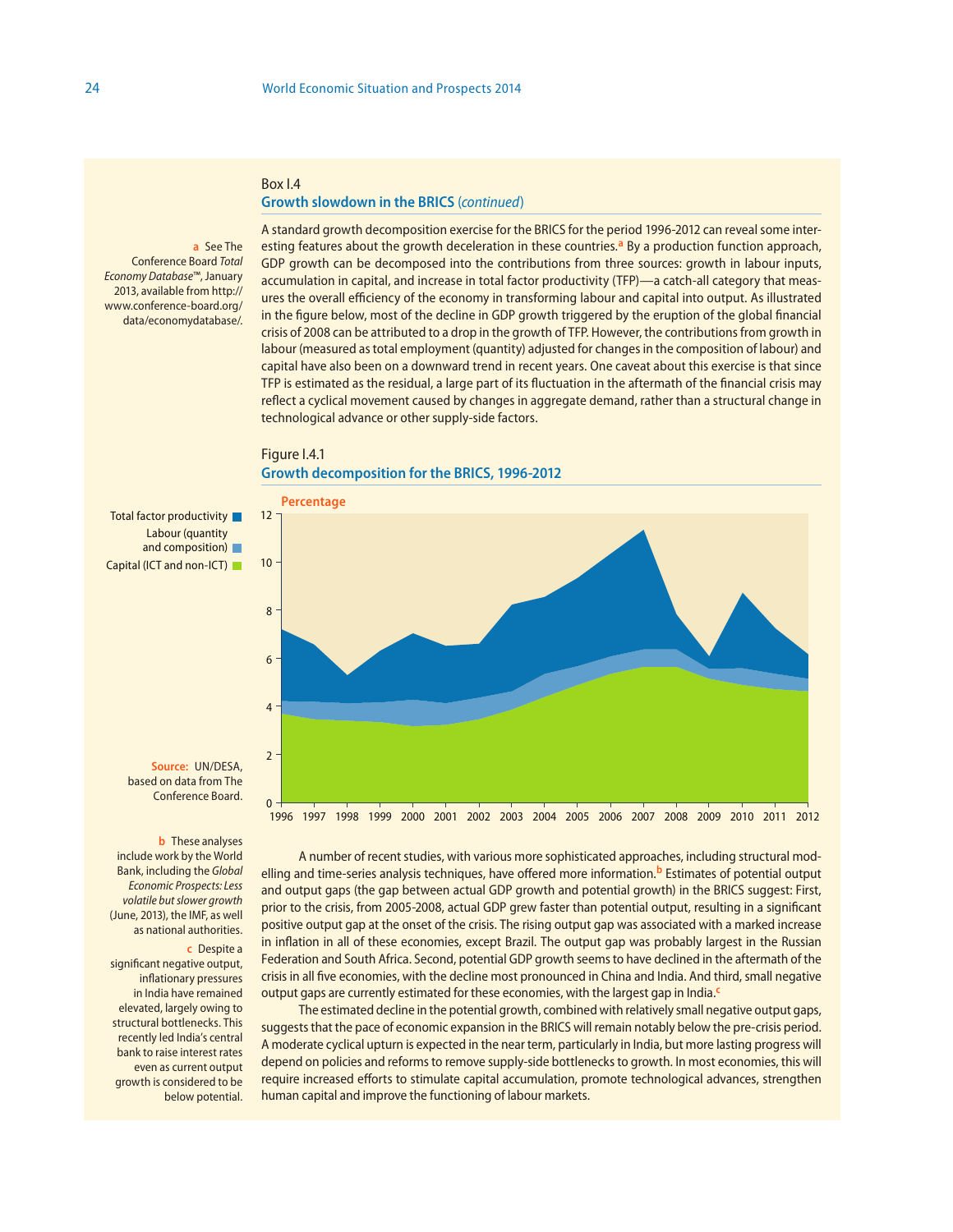## *Volatility of capital inflows*

As in the Asian financial crisis, the latest financial turmoil experienced by emerging economies has also been driven by procyclical movements in fickle international capital flows.

In the run-up to the Asian financial crisis, net private capital inflows to emerging economies increased by about 90 per cent from 1994 to 1996, followed by a sharp decline of 50 per cent. Currently, net private capital inflows to emerging economies increased by 85 per cent from the trough of 2008 to 2012, followed by an estimated decline of 12 per cent in 2013.

### *Current-account balances*

In the three years before the Asian financial crisis, the three selected economies all experienced increases in their current-account deficits, with Thailand registering the greatest increase, from 5.4 per cent of GDP in 1994 to 8 per cent in 1996 (figure I.10). In comparison, all five sampled economies have been running current-account deficits in the past few years, with the largest deficit in Turkey, at 9.7 per cent of GDP in 2011. India's deficit was also sizeable at more than 5 per cent of GDP.

#### *External debt*

Measured by the ratio of foreign debt to GDP (figure I.11), among the three selected economies for the Asian financial crisis, Thailand had the highest external debt ratio of 50 per cent in 1996. In the current episode, India and Turkey have the highest external debt-to-GDP ratio of about 20 per cent.

In addition, currency and maturity mismatches in emerging markets' balance sheets (particularly of the private sector) played a central role in the Asian financial crisis, but are less pronounced this time. In South Africa, for instance, approximately two thirds of the total external debt is in domestic currency and only about 10 per cent of total external debt is short-term debt denominated in foreign currency. Similarly, India's short-term external debt accounts for only about 5 per cent of GDP.

#### Figure I.10



Procyclical and fickle movements pervade international capital flows

**Current-account imbalances for selected countries**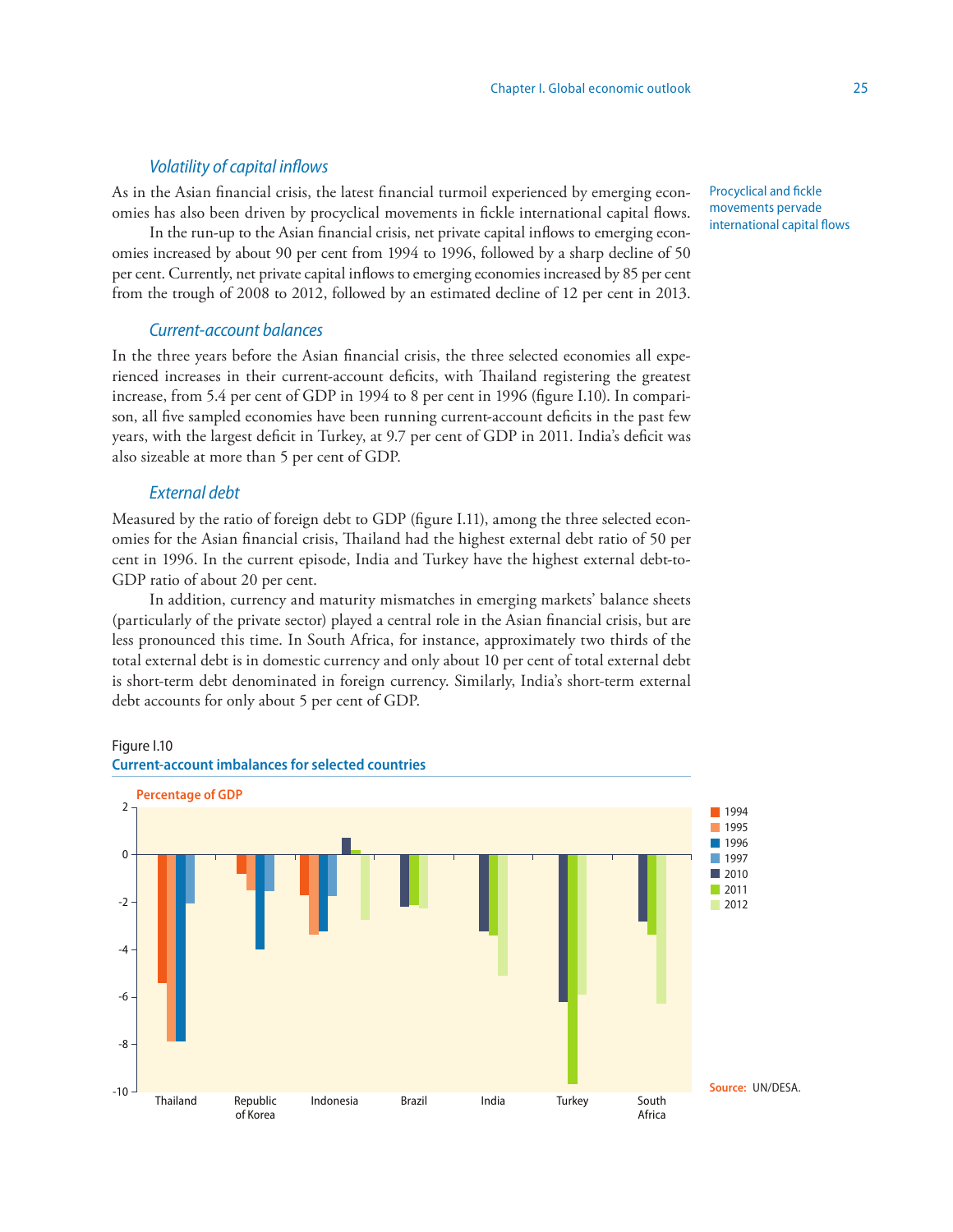

### *Exchange-rate regimes*

In the 1990s, most emerging economies adopted a fixed exchange-rate regime, pegging their currencies to the United States dollar, or other major currencies. The fixed exchange-rate regime caused at least two types of problems. First, in the run-up to the financial crisis, the fixed exchange-rate regimes tended to lead to overvaluation of the local currencies when these countries experienced higher inflation than that in the United States, and/or when they encountered adverse shocks to their exports. Second, when the crisis erupted, the fixed exchange-rate regime also obligated these countries to defend their currencies by selling their foreign reserves, only to watch those hard-earned reserves quickly drain away.

Most emerging economies have recently adopted more flexible exchange-rate regimes

In contrast, most emerging economies have recently adopted floating, or managed floating exchange-rate regimes. A sharp devaluation of the local currency in a short period is still harmful for emerging economies, in terms of the adverse effects on inflationary pressures and losses on the balance sheets of businesses. But a flexible exchange-rate regime can, to some extent, act as a relief valve—it offsets part of the external demand shocks on the domestic economy, through adjustments to relative prices between the external sector and the domestic sector. Because of the flexible regime, the authorities do not have to vigorously defend their currencies at any preset level, thus avoiding rapid exhaustion of their foreign reserves.

#### *Foreign reserves*

Before the Asian financial crisis, foreign reserves in the Republic of Korea were at about 5 per cent of GDP, Indonesia about 8 per cent and Thailand about 20 per cent (figure I.12). When they began defending their currencies from depreciation, foreign reserves were rapidly depleted, forcing these economies to seek aid from international financial institutions. Currently, foreign reserves in most emerging economies are substantially higher. For example, even in the five economies that are under financial pressure, each of them has accumulated foreign reserves above 10 per cent of GDP, not to mention a group of other emerging economies with much higher foreign reserves.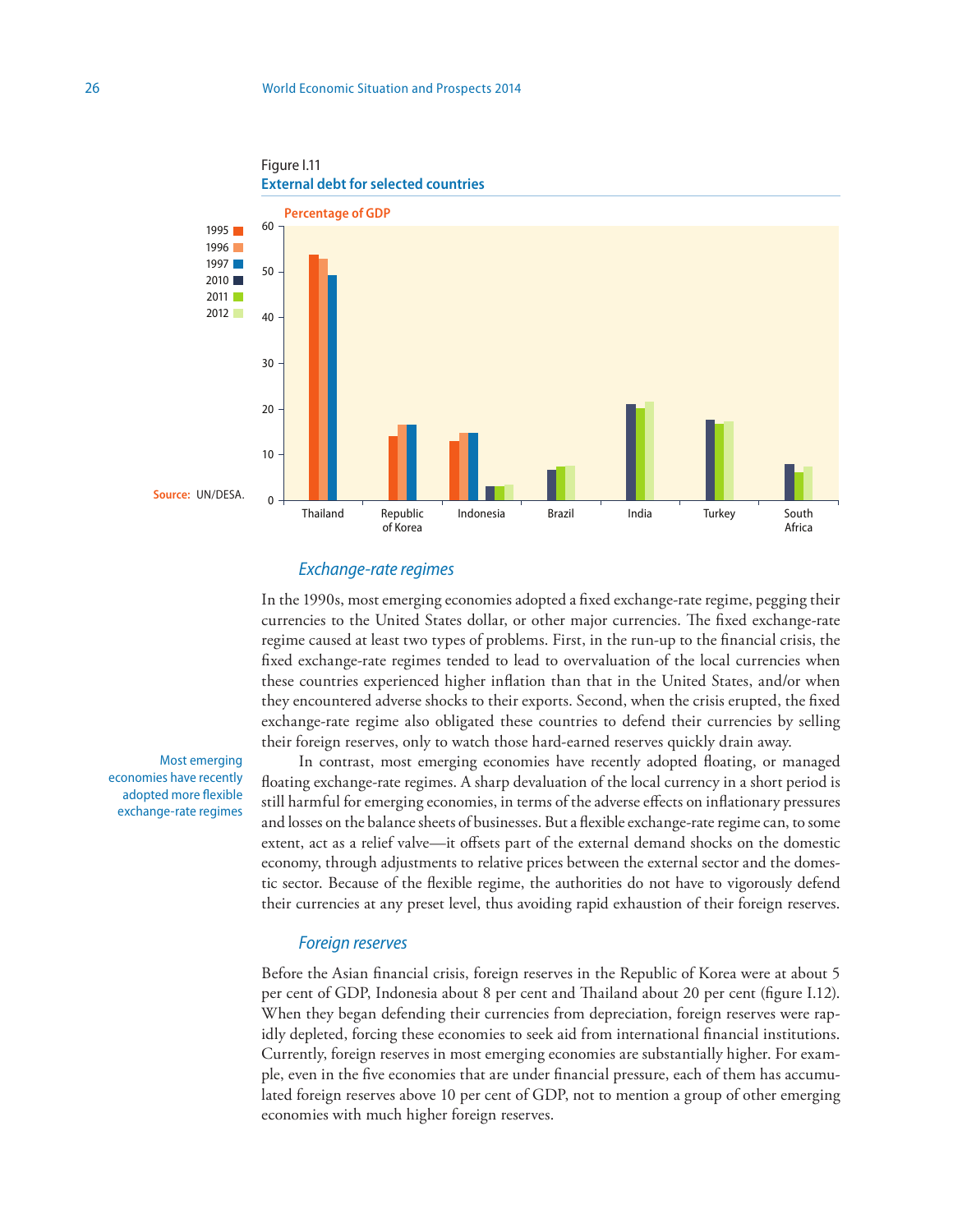

## Figure I.12

### *Other aspects*

Since the Asian financial crisis of the 1990s, as well as a few financial crises in other emerging economies in the late 1990s and the early 2000s, these economies have made a number of improvements. There is a greater transparency in the disclosure of financial information, including data on foreign reserves and non-performing loans; banking supervision and regulation has beeen strengthened so as to reduce mismatches in currencies and terms of debt; policy measures in managing capital inflows are more flexible; and better macroeconomic positions, in terms of more prudent fiscal and monetary policies and lower government debt-to-GDP ratios, have been achieved.

In the outlook, as major central banks (particularly the Fed) are expected to taper and eventually unwind their QE programmes, emerging economies are bound to face more external shocks, especially marked declines of capital inflows. Some of these economies, particularly those with large external imbalances, remain vulnerable. Nevertheless, economic fundamentals and the policy space in these economies are better than when the Asian financial crisis erupted.

## Remaining risks in the euro area

The crisis in the euro area has cooled significantly but remains a significant risk factor for the world economy. The Outright Monetary Transactions (OMT) programme adopted by the ECB and other policy initiatives since late 2012 have significantly reduced sovereign risks and the risk of a euro area break-up. The OMT in particular has acted as a circuit breaker between the eruption of country-specific crises and sovereign bond markets. This explains why the political impasse in Italy and the Cypriot bank bailout during 2013 caused only limited disturbances. Despite this progress, considerable banking and fiscal risks remain.

A large number of banks still have weak balance sheets, particularly in the southern region, and could face insolvency. The Cypriot bailout in March 2013 actually raised risks in the banking sector by bailing in additional classes of creditors, thus increasing the posEconomic fundamentals in emerging economies are stronger now than when the Asian financial crisis erupted

A large number of European banks still have weak balance sheets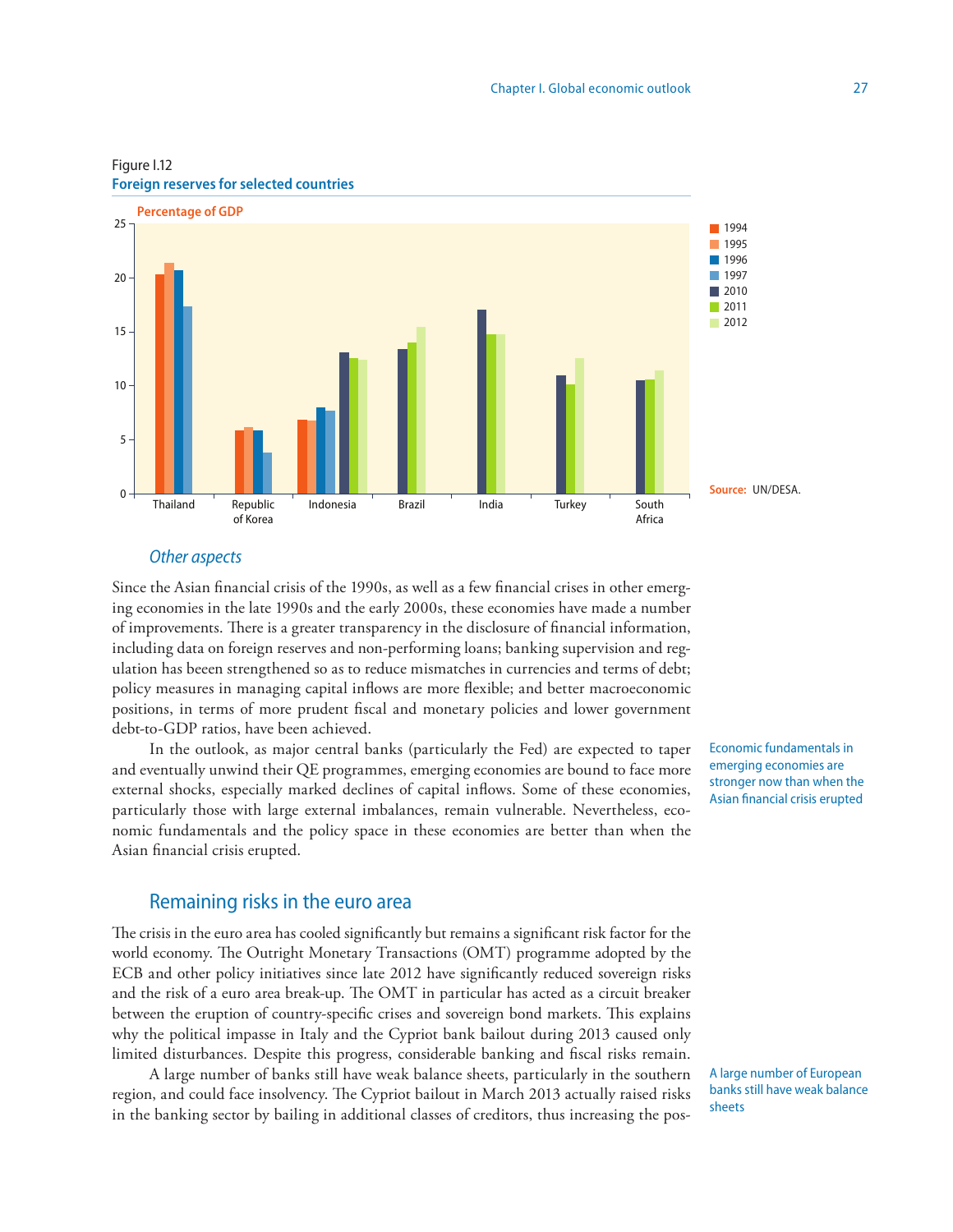sibility of bank runs in the future. This has heightened the urgency to create a region-wide banking union. EU finance ministers have agreed on the first stage of a banking union, and the ECB will become the top bank supervisor in the euro area. However, in the continuing discussion over the form of the future banking union, the issue of bank resolution is far from resolved, so that the problem of weak banks remains a major concern. One side effect of the OMT policy has been that banks have added more sovereign debt to their balance sheets and would therefore be more vulnerable to sovereign instability if it were to return.

The dangerous feedback loop between fiscal consolidation and economic weakness remains a risk. The growth performance of the region is improving, but most of the crisis countries remain in recession. The pressure to enact austerity measures has been reduced somewhat, as the Economic and Financial Affairs Council granted some countries extensions on the deadlines for hitting their fiscal targets. But the targets remain challenging, and will continue to hinder recovery. Considerable risk remains that these targets will be missed, owing to growth shortfalls and/or political difficulties in implementation. This could lead to a return to crisis; and, as was seen during the Cypriot episode, the support for assistance to countries in crisis has weakened.

## Uncertainties and risks from lingering budget issues in the United States

Over the course of 2013, the United States has experienced a series of small-scale fiscal crises caused by political divides over budget issues in Congress. At the beginning of the year, a full-scaled fiscal cliff was averted when an agreement was reached to permanently maintain a large part of the temporary tax cuts after they were due to expire. But Congress failed to agree on a long-term deficit reduction plan, triggering automatic, across-the-board spending cuts (sequestration) worth \$1.2 trillion over the next nine years, with a cut of \$85 billion for 2013. In early October, a failure in Congress to agree on the 2014 budget and to raise the debt ceiling led to a partial shutdown of the federal Government and heightened the risk of a default on the United States debt. At the last minute, an agreement was reached to fund the Government through 15 January 2014 and suspend the debt limit through 7 February 2014, merely postponing the issues.

There are two different types of economic costs associated with these uncertainties and risks. First, the recurrent uncertainties about the government budget, even if no largescale crisis erupts, discourage business investment and hiring, thereby leading to lower growth and higher unemployment in the short run and damaging potential growth in the longer run.

Second, should a crisis occur if the debt ceiling were not raised, for example, the consequences would be devastating not only for the United States, but also for the world economy. With the federal government budget deficit at more than 4 per cent of GDP, if no more net borrowing were allowed, the Government would be forced to take actions which would entail a combination of defaulting on the debt and cutting expenditures. Given that the United States has never defaulted, that the dollar is the major international reserve currency, and that half of the United States government debt is held by foreigners, including foreign central banks, it is difficult to make a plausible estimate for the costs of such a default. On the other hand, the impact of a cut in government spending can be estimated through model simulation (as the one simulating the fiscal cliff in *WESP 2013*, for example, which remains valid today.

If the debt ceiling were not raised, the consequences would be devastating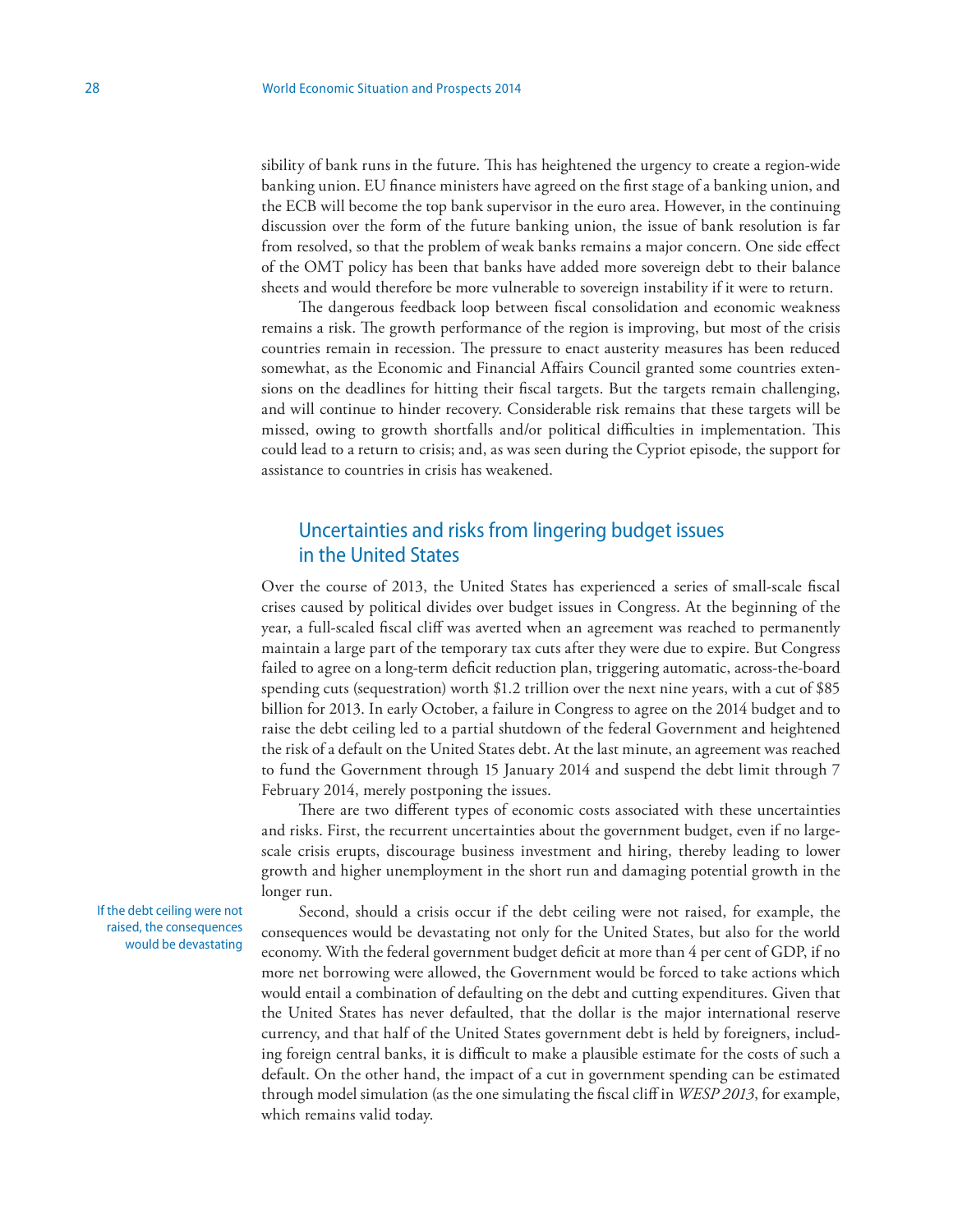## **Policy challenges**

Macroeconomic policy stances in the world economy have become more diverse across countries, and some critical transitions are expected to occur in 2014-2015. While policies in most developed countries, except Japan, will continue to feature a combination of tightening fiscal policy and accommodative monetary policy, the degree of fiscal tightening will be less restrictive and the extent of monetary easing will taper off. The central banks of major developed countries have the primary responsibility for providing adequate and stable global liquidity, as they are the issuers of the international reserve currencies. Managing a smooth tapering of the QE will be the key challenge for the monetary authorities in major developed countries, as the risks associated with this transition will pose a threat not only for developed economies, but also for the rest of the world.

In developing countries and economies in transition, policymakers are facing a more challenging international economic environment, as well as more demanding domestic economic situations, that require tough tradeoffs amid a confluence of different policy needs. Moreover, some of the challenges facing developing countries and economies in transition may go beyond the reach of standard macroeconomic policies, requiring institutional and structural reforms. A number of developing countries, such as Brazil, China and India, have indeed embarked on various reforms, including reforms in social security, income distribution, the financial sector, taxation, energy, transportation, education and health care.

## Fiscal policy

Most developed economies, with Japan as the exception, have continued fiscal tightening during 2013 by reducing government spending, raising taxes, and, in some cases, liquidating public assets. The average budget deficit of developed countries is estimated to have been reduced by 1.4 per cent of GDP to 4.5 per cent of GDP by 2013, compared with the peak of 8.9 per cent in 2009 at the height of the financial crisis. The average debt stands at 108.5 per cent of GDP. In the outlook, fiscal tightening will likely continue in most of these economies, but with a notably less acute stance.

In the United States, fiscal policy has tightened markedly in 2013, through increases in taxes and automatic spending cuts (sequestration). As a result, government spending in real terms is estimated to have declined by about 5 per cent in 2013 from the previous year. The outlook for fiscal policy in 2014-2015 is clouded by uncertainties emanating from political wrangling. Fiscal policy is expected to remain restrictive, but less severe than in 2013. In Western Europe, fiscal policy remains dominated by the need to reduce deficits under the euro zone rules and was reaffirmed by the ratification of the new fiscal compact this year. Progress has been made, but twelve out of seventeen euro area countries remain under the Excessive Deficit Procedure of the Stability and Growth Pact. The fiscal compact of the euro area entered into force in 2013, adding additional fiscal targets: the structural deficit should now be less than 0.5 per cent of GDP, and remedial action will now be required for countries with debt-to-GDP ratios above 60 per cent. Japan, despite facing the largest debt-to-GDP ratio in the world, has adopted expansionary fiscal policy during 2013, through a supplemental budget to increase government spending by about 2.2 per cent of nominal GDP. The Government decided to implement plans to raise the consumption tax rate from the current level of 5 per cent to 8 per cent in April 2014 and 10 per cent in October 2015. A new complementary package of about 5 trillion yen was introduced to compensate the negative impacts of the higher consumption tax.

Managing a smooth tapering of the QE will be the key challenge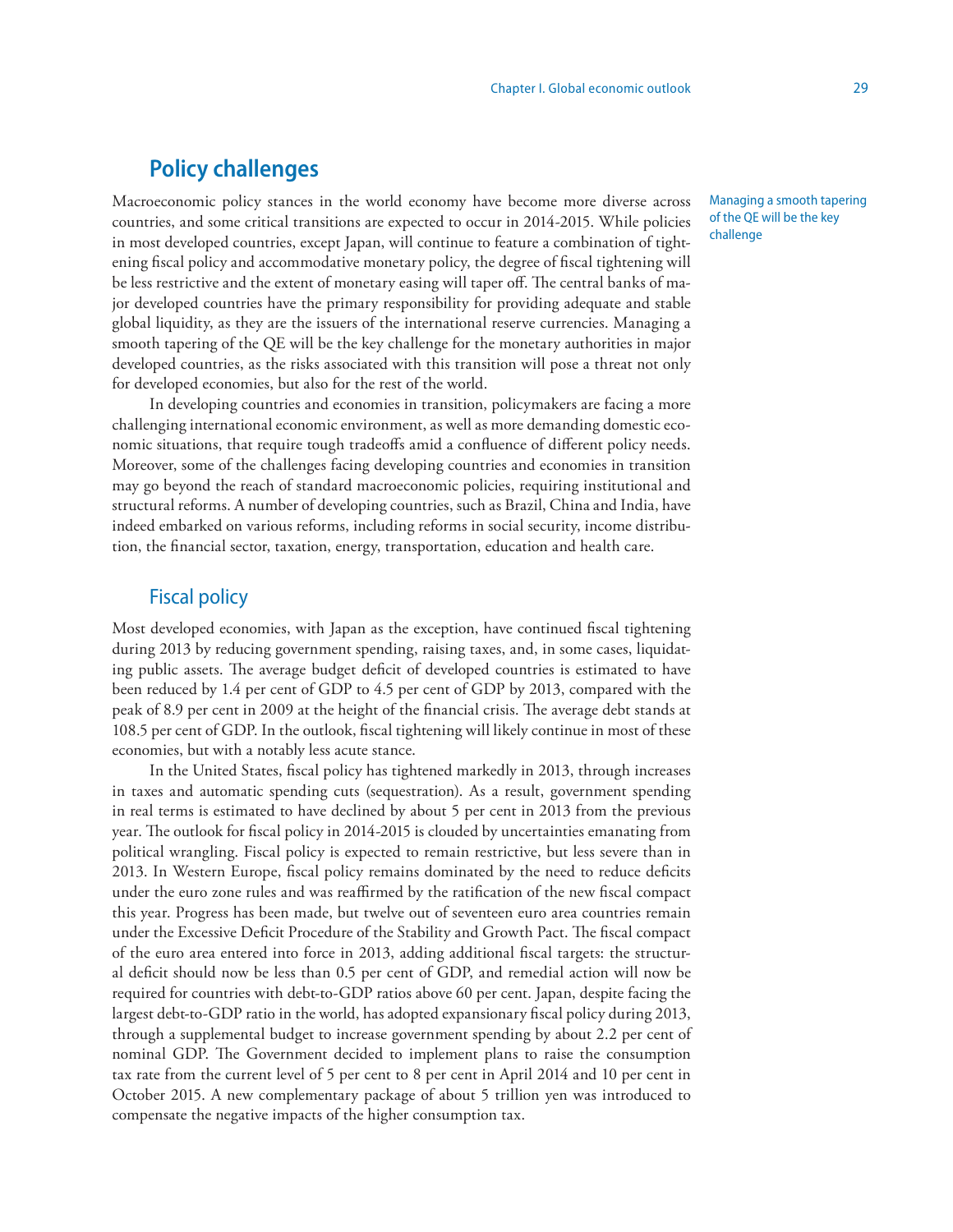A number of low-income countries are experiencing high budget deficits

Compared with developed economies, most developing countries and economies in transition have a better fiscal position in terms of budget deficits and public debt. However, their fiscal position has deteriorated measurably in 2013, with a number of low-income countries experiencing high budget deficits.

The fiscal deficit has deteriorated in much of Africa, as Governments across the continent are under continuous pressure to increase spending on public services, wages in the public sector and provision of subsidies on food and fuel. The deterioration is largely due to lagging revenues in oil-importing countries, while oil-exporting and mineral-rich countries have sizeable fiscal surpluses. In East Asia, fiscal policy has remained generally expansionary, as a number of countries adopted various stimulatory measures, including tax relief, expenditures in support of job creation, and infrastructure projects, to counter the slowdown in domestic demand. As a result, fiscal positions have worsened slightly in 2013. A similar stance is expected for 2014. Public finances in South Asia are under pressure, with Governments increasing already large deficits and regularly missing deficit reduction targets by a wide margin. Given the weak growth momentum in the region and the difficulties in raising tax revenues and curbing expenditure growth, fiscal deficits will remain large in the near term. In Western Asia, the active fiscal policy employed by oil exporters will remain, in contrast to more pronounced fiscal constraints of the non-oil exporters. In Latin America and the Caribbean, the fiscal position has deteriorated slightly in the past two years, mainly due to higher public expenditures in South America, but public revenues are also vulnerable to a softening of the prices of the primary commodities that the region exports.

In the CIS, the Russian Federation has maintained a prudent fiscal stance as budget revenue increased less than anticipated. While Ukraine is restrained by high fiscal deficit, a few oil and natural gas exporting countries, such as Azerbaijan, Kazakhstan and Turkmenistan, continued massive fiscal spending on public wages and public infrastructure.

## Monetary policy

Major developed countries share a number of common features in their monetary policy. In addition to maintaining policy interest rates at zero or near zero, and adopting large-scale purchases of long-terms assets (see box I.3 in previous section), central banks in these countries have also increasingly turned to "forward guidance" as a policy tool, thus providing additional stimulus by anchoring expectations that interest rates will remain low for an extended period.

The Fed was the first central bank to adopt forward policy guidance; it stated publicly that it would keep the target range for the federal funds rate at exceptionally low levels as long as the unemployment rate remains above 6.5 per cent, or inflation between one and two years ahead is projected to be no more than a half percentage point above the two per cent longer-run target.

The Bank of England (BoE) has joined the Fed in framing its guidance as refraining from raising the bank rate from its 0.5 per cent level at least until the unemployment rate has fallen to a threshold of 7 per cent. The BoE also made it clear that the unemployment threshold is not expected to be breached until at least the second half of 2016. The Bank of Japan (BoJ) has announced that it will continue the Quantitative and Qualitative Monetary Easing until the CPI inflation rate reaches the target of 2 per cent. In comparison, the forward guidance recently instituted by the ECB is to confirm that their current policy setting will stay in place for an extended period of time without specifying a numerical target for exiting this setting.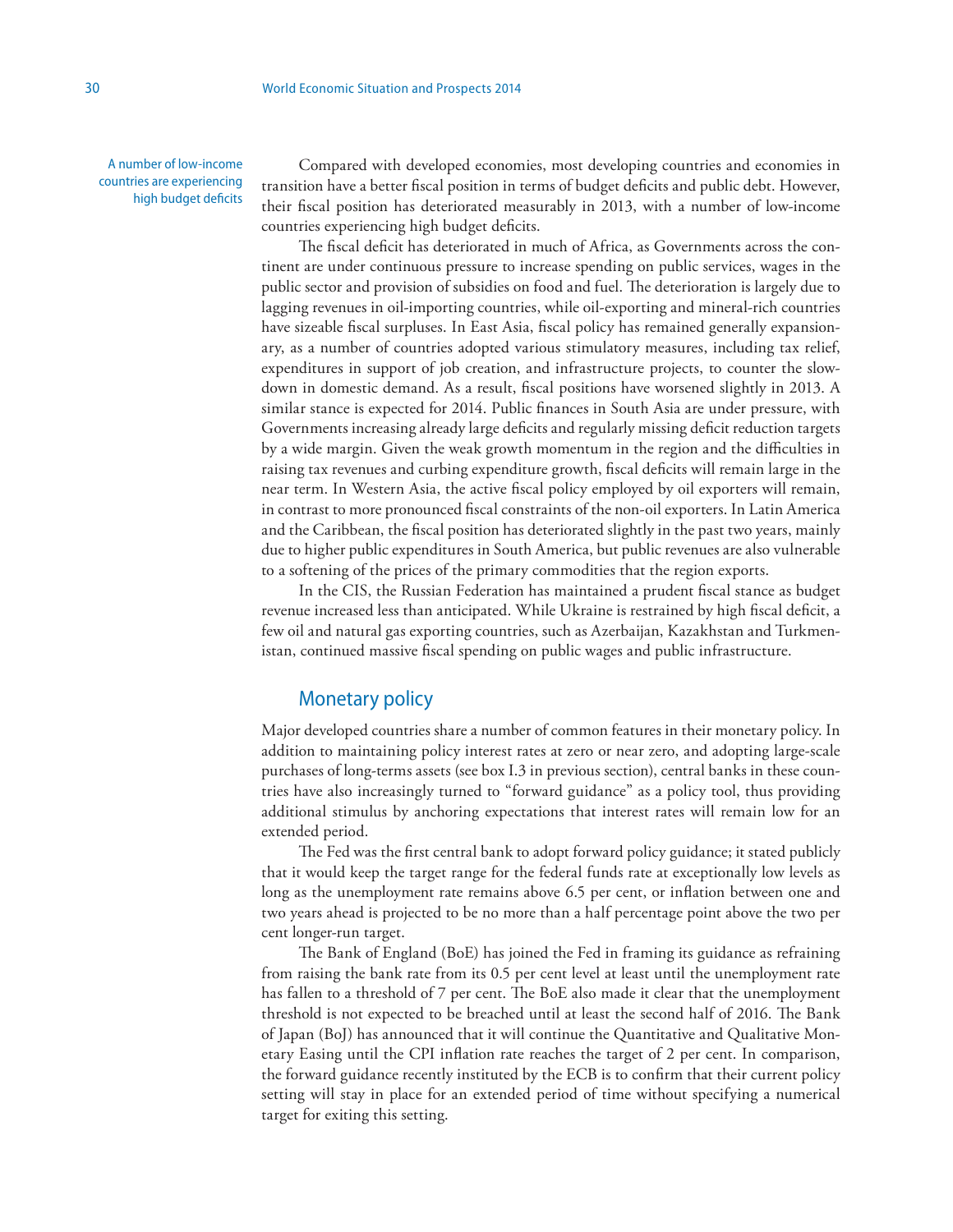Enhanced guidance by the central banks is seen as necessary for increasing policy transparency and reducing uncertainties, thereby limiting the risk of financial market volatility that diminishes policy effectiveness. In reality, however, confusion can still occur. For example, when the Fed announced in May 2013 the possibility of tapering the amount

of its purchases of long-term assets by late 2013, financial markets reacted immediately by pushing up long-term interest rates significantly. When the Fed did not reduce its purchases in September 2013, markets seemed to be confused again. Managing public expectations, if possible, remains a big challenge for policymakers.

As delineated in box I.1 above, central banks in major developed countries are expected to maintain the policy interest rates at their current low levels at least until mid-2015, to be followed by a gradual increase in the rates. The Fed is expected to taper QE in 2014.

Among central banks in developing countries and economies transition there is no apparent common trend in monetary policy, as some of them are tightening while others are easing. In the outlook, the monetary authorities in these countries are expected to adopt appropriate monetary policy stances in accordance with the challenges they face, including the responses to spillovers from the changes in QE of major developed countries, fluctuations in exchange rates, volatility in capital inflows, and the movements in inflation, unemployment and growth. More details about monetary policy in these countries can be found in chapter IV.

## Policy challenges in managing the risks associated with the unwinding of QE

The tapering and unwinding of the unconventional monetary policies in major developed economies in the next few years pose significant risks for global growth and the stability of the world economy. It is a challenge for policymakers in these countries to harness a smooth process for this transition. Central banks should develop a clear communication strategy to articulate the timing and the targets of the policy action, and avoid repeating the episodes resulting from the actions of the Fed in May-June and September of 2013. At the macroeconomic levels, the timing and the pace of the unwinding are crucial: a premature and rapid unwinding may risk choking off the economic recovery, but a delayed unwinding could risk creating financial bubbles. At the technical level, contingency plans are also needed to deal with the overreaction of financial markets and prevent contagion. Efforts are needed to enhance supervision, regulation and surveillance of financial markets, in order to be able to identify and mitigate risks and vulnerabilities associated with the liquidity of some assets, market structure, and other problems in advance.

For developing countries and emerging economies, the challenge is to shield themselves from the spillover effects of the unwinding of QE in major developed countries, which will be transmitted through international finance and trade. As shown by the financial market turmoil in the summer of 2013, the spillover shocks to these countries can be consequential and costly, particularly to those emerging economies that are highly exposed to international capital markets and have large external imbalances financed by short-term external capital flows. Before the next episode of shocks arrives, these economies need to address external and internal imbalances and build policy space. Supervision and regulation should also be strengthened to prevent a build-up of mismatches in foreign currency funding on bank balance sheets. Prudential oversight should be tightened, particularly for shadow banking activity.

A challenge for developing countries will be to shield themselves from the spillover effects of the QE exit

#### Enhanced guidance by the central banks is necessary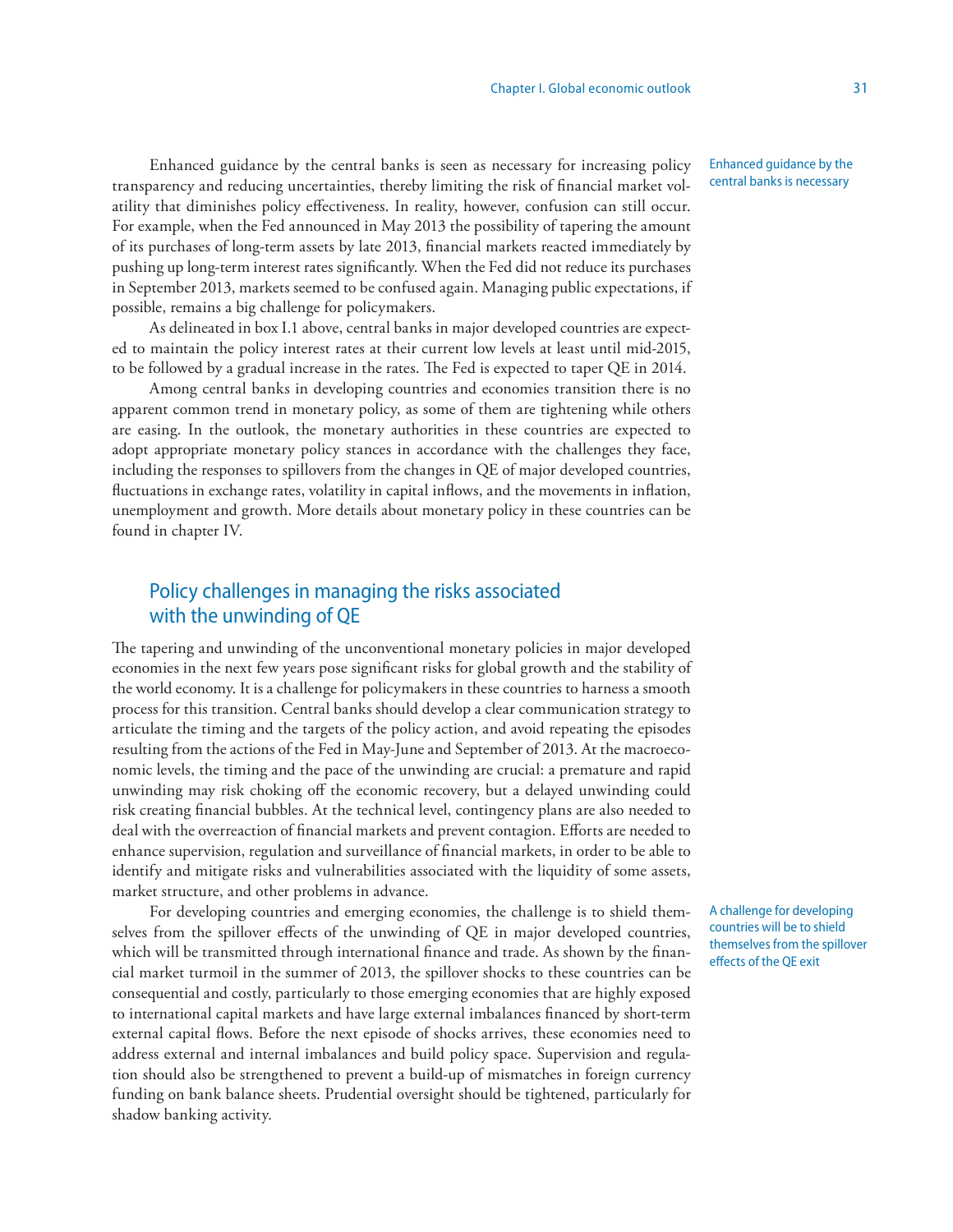Many emerging economies today have gained policy flexibility from adopting a more flexible exchange-rate regime, compared with the Asian financial crisis of the 1990s. However, central banks in these economies may still have to defend their currencies from sharp depreciation in case of a significant decline in capital inflows. How to do it effectively remains a challenge.

During the most recent financial turmoil of mid-2013, some countries, such as Brazil, India and Indonesia, raised interest rates in an attempt to curb currency depreciation. Alternatively, the central bank of Turkey has adopted a different policy scheme by creating an interest rate corridor without increasing the policy interest rate. Individual countries can and should adopt measures that are most suitable to their institutional settings and policy targets.

## International policy coordination

The multiple and complex challenges in the world economy call for strengthening of international policy coordination. While the primary focus of globally-concerted and coherent policy actions should be a stronger recovery—particularly the recovery of jobs—increasing attention should also be given to mitigating the spillover effects emanating from the largescale, unconventional monetary policies adopted by major developed countries regarding developing countries and economies in transition.

Maintaining an open multilateral dialogue on the economic policy intentions of all countries, particularly the major economies, is a crucial element in international policy coordination to promote policy coherence and concerted action. Such dialogue has so far been frequently held in the context of the Group of 20 (G20), but it should also be promoted to more broadly representative international forums, particularly the United Nations.

Most recently, at the G20 Summit held in St. Petersburg on September 5 and 6, 2013, members reaffirmed the framework for strong, sustainable and balanced growth. The G20 has committed to undertaking further policy adjustments towards rebalancing global demand between surplus and deficit countries. The surplus countries will achieve stronger domestic demand while the deficit countries will increase savings, and countries are encouraged to make their exchange rates more flexible. The Summit also called for urgent action to increase the momentum of the global recovery and generate higher growth and better jobs. The effectiveness of the G20 policy coordination, however, will still need to be enforced by compliance at the individual country level.

International policy cooperation and coordination are needed to advance the reforms of the international financial system on several fronts. Progress in financial regulatory reform has been slow, encountering growing resistance from the financial industry. Some progress has been made in amending the global financial safety standards for the banking sector. A dozen countries have issued final regulations to implement Basel III and more countries have committed to do so during 2013. Progress has also been made in implementing over-the-counter derivatives reforms. On the other hand, the question of ending the "too big to fail" approach is still pending, and recommendations from the Financial Stability Board for the oversight and regulation of the shadow banking sector have yet to be issued. More forceful efforts are needed to address the issues of international tax avoidance and evasion, particularly through tax havens.

The current phase of reforming both the International Monetary Fund (IMF) and the World Bank needs to be completed to make their governance structures more representative, responsive and accountable. While there has been progress in ratifying the 2010

Stronger recovery should be the primary focus of the globally coordinated policy

> Advancing the reforms of the international financial system